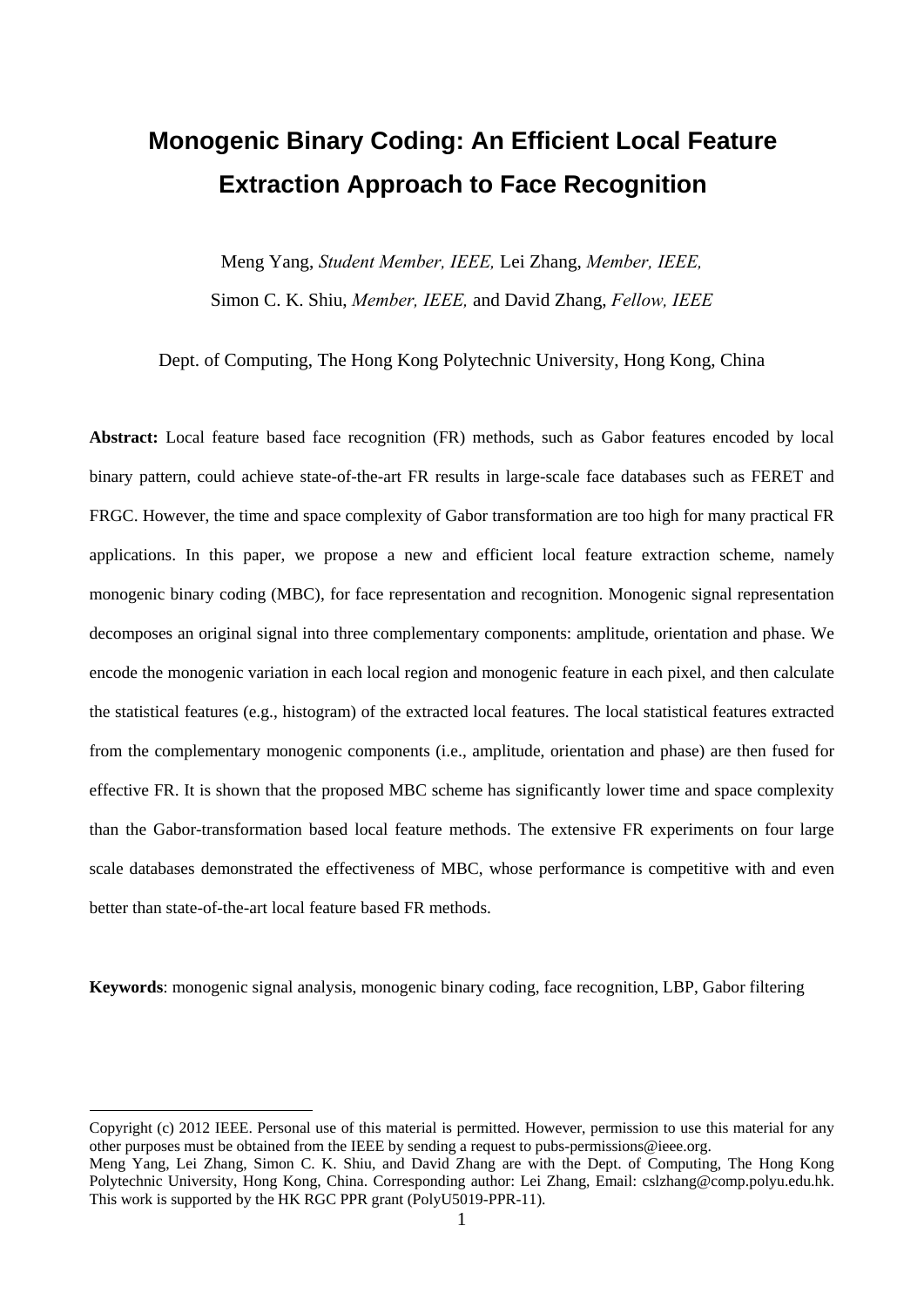# **1. Introduction**

Automatic face recognition (FR) has been extensively studied in the past two decades, yet it is still an active research topic, partially because of its many challenges in practice such as uncontrolled environments, occlusions and variations in pose, illumination, expression and time. FR has a wide range of applications, including entertainment, smart cards, information security, law enforcement, access control and video surveillance [1][2]. Various methods have been proposed for facial feature extraction and classification, among which the representatives include subspace learning (e.g., Eigenface [5], Fisherface [6], Laplacianfaces [37], 2DPCA-based discriminant analysis [17]), discriminative models for age invariant FR [3][4], Gabor feature based classification (GFC) [7], local binary pattern (LBP) and its variants  $[8][9][10][11][22][23]$ , local appearance and shape based methods for 3D FR  $[24][38]$ , the recently developed sparse representation based methods [29][30][35][39][40], and the like.

Unlike many appearance-based FR methods, which are either holistic feature based (e.g., Eigenface and Fisherface) or local feature based (e.g., GFC), the adoption of LBP in FR [8] triggers the use of local statistical feature (LSF) in the FR field. Fig. 1 shows the pipeline of LSF based FR. One can see that LSF-FR methods have two main phases: statistical histogram feature extraction and statistical feature combination. Histogram feature extraction could be further divided into three steps: feature map generation (e.g., original image, Gabor feature), pattern map coding (e.g., LBP) and sub-region histogram computing. Almost all the LSF-FR methods [8][9][10][11][22][23] have similar procedures of sub-region histogram computing (i.e., extracting the statistical information of pattern feature in each sub-region), which shows certain robustness to local deformations (e.g., pose, expression, and occlusion) of face images. However, different schemes of feature map generation and pattern map coding lead to different LSF-FR methods.

The well-known LBP operator [8] directly encodes the image intensity to extract image local pattern features. In order to overcome the sensitiveness of intensity to image variations (e.g., illumination), Zhang *et al.* [9] proposed to extract directional Gabor magnitude features at multiple scales, and then apply LBP to the Gabor magnitude maps for robust LSF. The studies of Gabor phase based LSF-FR were conducted in [10-11, 22]. Zhang *et al*. [10] adopted multi-scale Gabor phase to take the place of Gabor magnitude in [9], and the global and local variations of real part and imagery part of complex Gabor filtering coefficients were encoded in [11]. Recently, Xie *et al.* [22] utilized XOR (*exclusive or*) operator to encode the local variation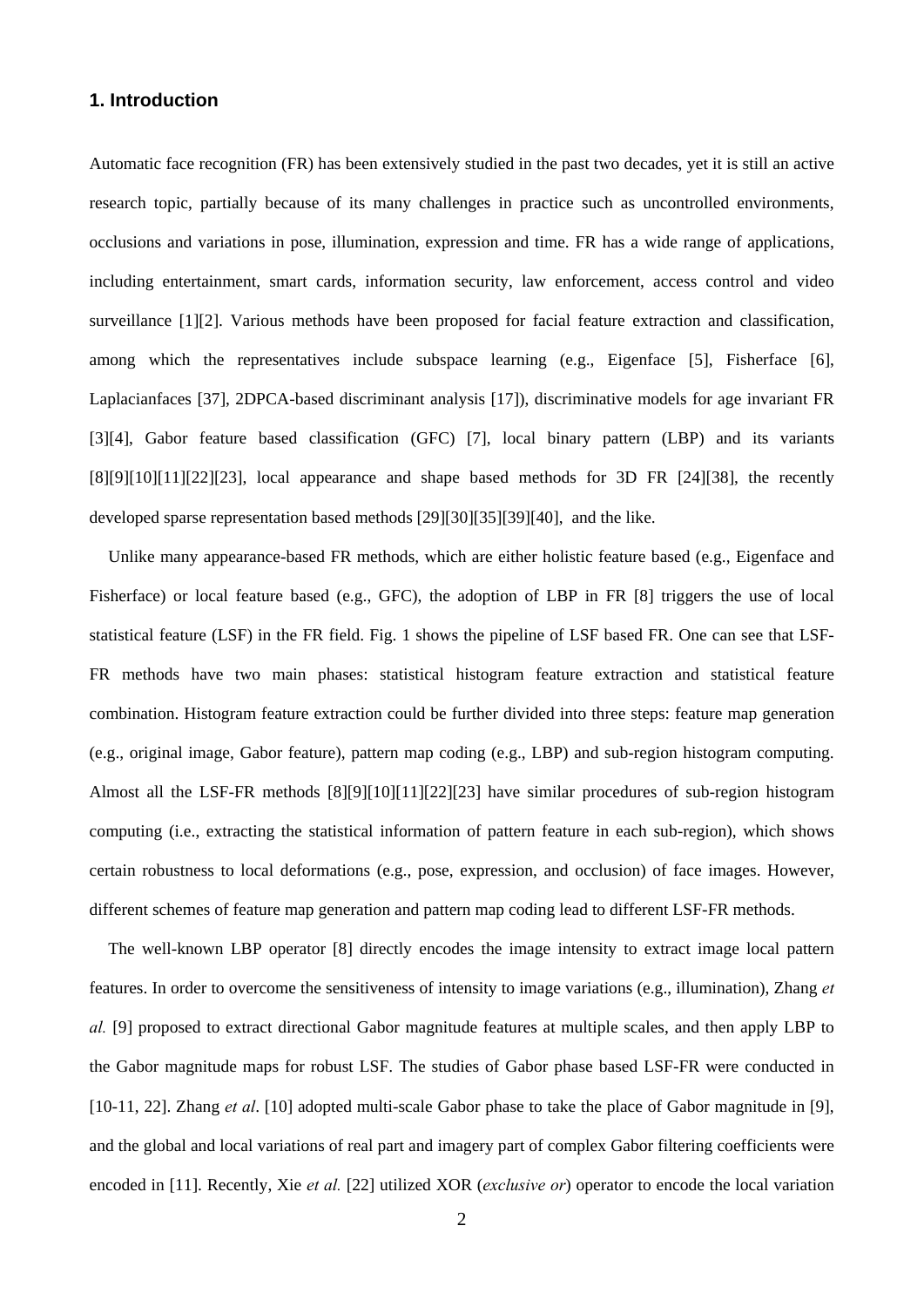of Gabor phase, and then fused Gabor-magnitude local pattern and Gabor-phase local pattern. This scheme achieves very promising FR results.



Figure 1: The pipeline of local statistical feature based face recognition (LSF-FR).

For the second phase of LSF-FR, many feature combination methods have been proposed [8- 11][22][26][36]. The most commonly used strategy is weighting the histogram feature extracted in different blocks [8-11]. In [26] and [36] the kernel linear discriminant analysis was used to reduce the dimension of histogram feature, and in [22] a block-based Fisher linear discriminant (BFLD) method was proposed to extract the low-dimensional discriminative features. Compared with weighting based histogram feature combination, the discriminant subspace learning methods [26][36][22] are much more preferred because they can not only improve the feature discrimination, but also greatly reduce the storage space.

Despite the great success of Gabor feature-based LSF-FR methods [9][10][11][22], the expenses of Gabor transformations in these methods are also rather high, including both the computational cost and the storage space, because the Gabor transformations of an image need to be implemented at multiple scales and orientations. For example, 5-scale and 8-orientation Gabor transformations are used in [7][9-11][22].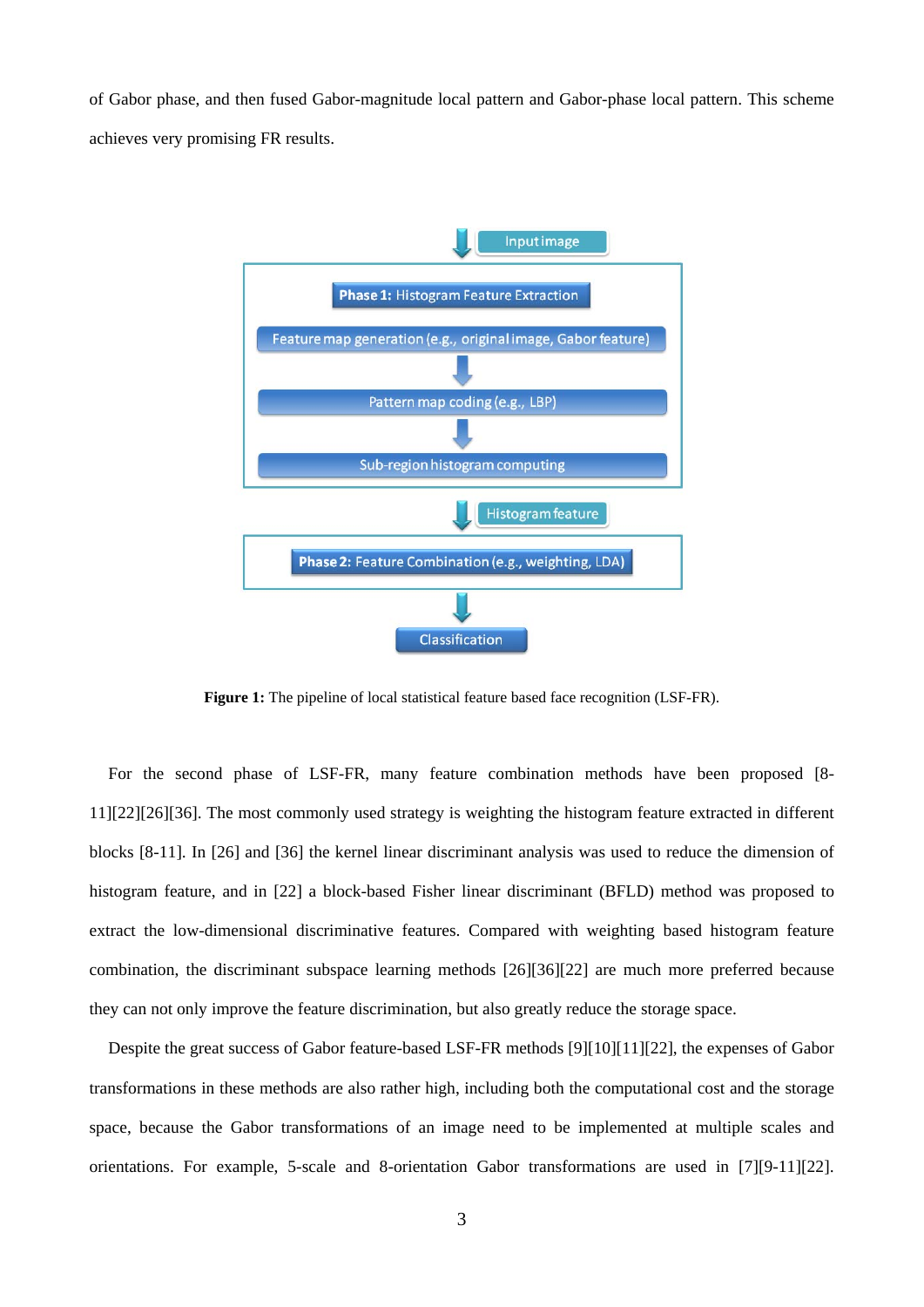Therefore, for a single image 80 convolutions (40 real convolutions and 40 imagery convolutions) are required to generate the Gabor features (e.g., 40 Gabor magnitude feature maps). The many convolutions and the Gabor feature maps make Gabor feature generation a process of high time and space complexity, preventing its wide acceptance in practical applications.

In our previous work [23], we investigated the use of monogenic signal analysis [12] for LSF-FR, and our proposed monogenic signal decomposition based local feature extraction has much lower time and space complexity than the Gabor filtering based methods [9][11] but leads to competitive performance in FR. As a two-dimensional generalization of one-dimensional analytic signal representation, monogenic signal representation decomposes an image into amplitude, phase, and orientation components, which represent the signal energetic, structural, and geometric information, respectively [12]. Different from Gabor transformation, monogenic signal representation does not use steerable filters to extract multiple-orientation features, and thus it has much lower time (e.g., 3 convolutions on each scale) and space (e.g., 3 feature maps on each scale) complexity than Gabor transformations.

To further exploit the discrimination information embedded in the amplitude, phase and orientation components of monogenic signal representation, in this paper we propose an efficient and effective LSF-FR scheme, namely monogenic binary coding (MBC), which encodes the local pattern in different monogenic feature maps. The BFLD [22] is then adopted to extract the low-dimensional discriminative features from the generated MBC feature maps of amplitude, phase and orientation, respectively. Finally, the three types of LSFs are fused for face classification. One of the most important advantages of the proposed MBC scheme is its low time and space complexity while achieving very competitive performance with the Gaborfeature based LSF-FR methods [9][10][11][22]. The proposed MBC method is validated on benchmark large scale face databases, including Multi-PIE [49], FERET [14][41], FRGC 2.0 [13] and PolyU-NIR [28]. The experimental results verified the efficiency and effectiveness of the proposed MBC based LSF-FR method.

The rest of the paper is organized as follows. Section 2 introduces briefly the monogenic signal representation. Section 3 presents in detail the MBC algorithm. Section 4 describes the whole scheme of MBC based LSF-FR. Section 5 presents the experimental results, and Section 6 concludes the paper.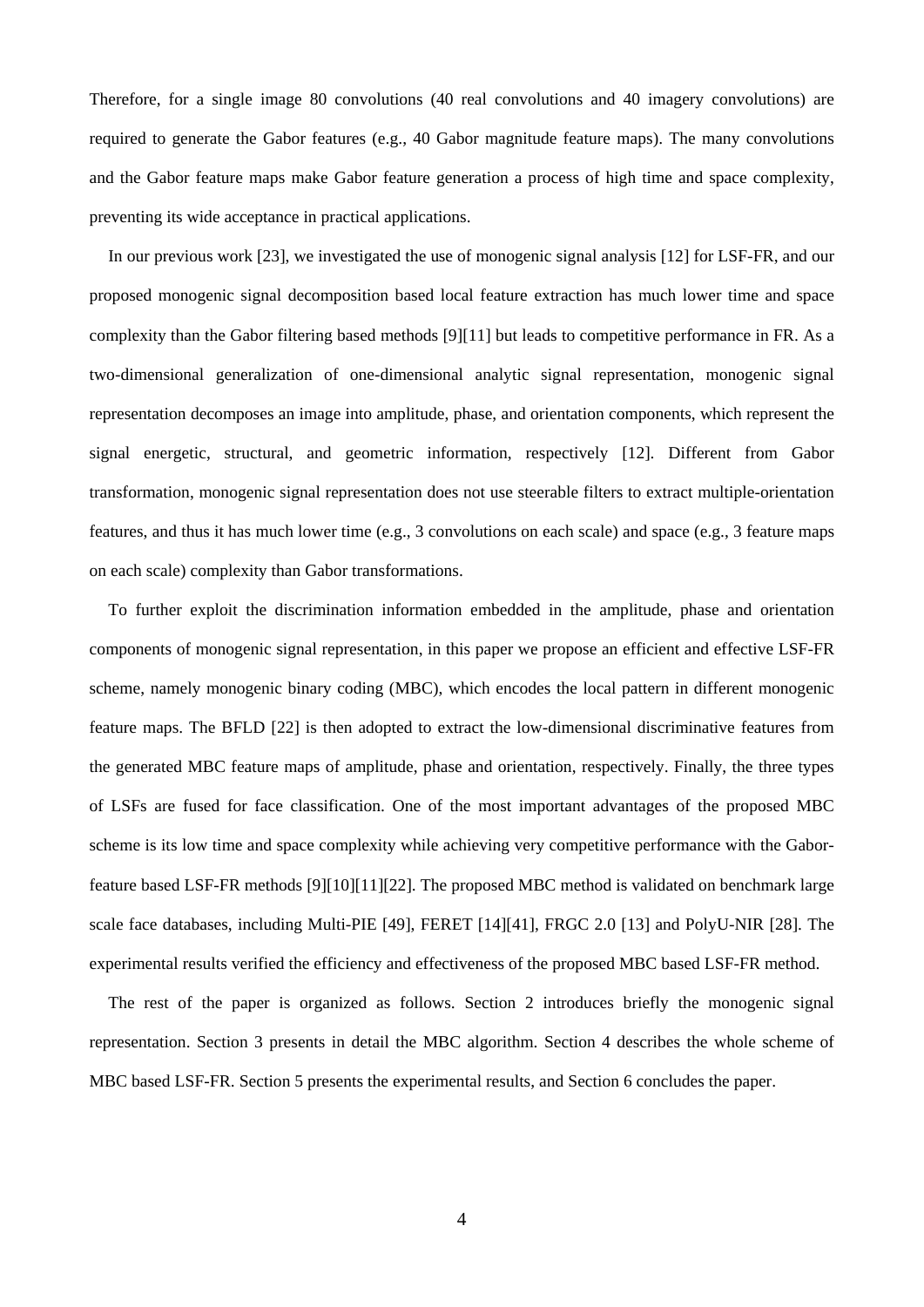# **2. Monogenic Signal Representation**

Monogenic signal is an important generalization of the analytic signal from one dimension (1D) to two dimensions (2D), and it preserves the desired properties of 1D analytic signal. One prominent property of monogenic signal representation lies in that its feature extraction process (phase, amplitude and orientation estimation) is truly rotation-invariant [32]. Monogenic signal representation has been used in many applications such as face recognition [23], scale-space analysis [31], and texture classification [33]. In this section, we first briefly introduce the analytic signal, and then describe the monogenic signal representation.

# **2.1. Analytic signal representation**

The analytic signal is a complex-valued representation in 1D signal processing. Given a real valued 1D signal  $f(x)$ , its complex analytic signal is defined as

$$
f_{\text{anal}}(x) = f(x) + j \cdot f_{\text{H}}(x) \tag{1}
$$

where  $f_H(x) = f(x) * h(x)$ , and  $h(x)=1/\pi x$  refers to the Hilbert transform kernel in the spatial domain. In general the Hilbert transform is performed in frequency domain and the response of  $h(x)$  in frequency domain is  $H(\omega) = -j \cdot sign(\omega) = -j\omega/|\omega|.$ 

| Feature |                  |                  |                  |                  |            |            |
|---------|------------------|------------------|------------------|------------------|------------|------------|
| Feature | step edge        | Step edge        | Spot             | Spot             | Roof edge  | Roof edge  |
| type    | (Positive going) | (Negative going) | (Negative going) | (Positive going) | (Positive) | (Negative) |
| Phase   |                  | 180              | 270              | 90               | 44.2       | 224.2      |
| angle   |                  |                  |                  |                  |            |            |

**Table 1:** Some 1D features and their corresponding phase angles (degree).

The analytic signal representation allows one to retrieve the local amplitude  $A(x)$  and local phase  $\varphi(x)$ :

$$
A(x) = \|f_{\text{anal}}(x)\| = \sqrt{f^2(x) + f_{\text{H}}^2(x)}
$$
 (2)

$$
\varphi(x) = \operatorname{atan2}\left(f_H(x), f(x)\right), \varphi(x) \in [0, 2\pi) \tag{3}
$$

where the local phase  $\varphi(x)$  is invariant with respect to the local energy of the signal but changes if the local structure varies, and the local amplitude  $A(x)$  is invariant with respect to the local structure but represents the local energy. Table 1 shows the relation between feature type and phase angle [18], respectively.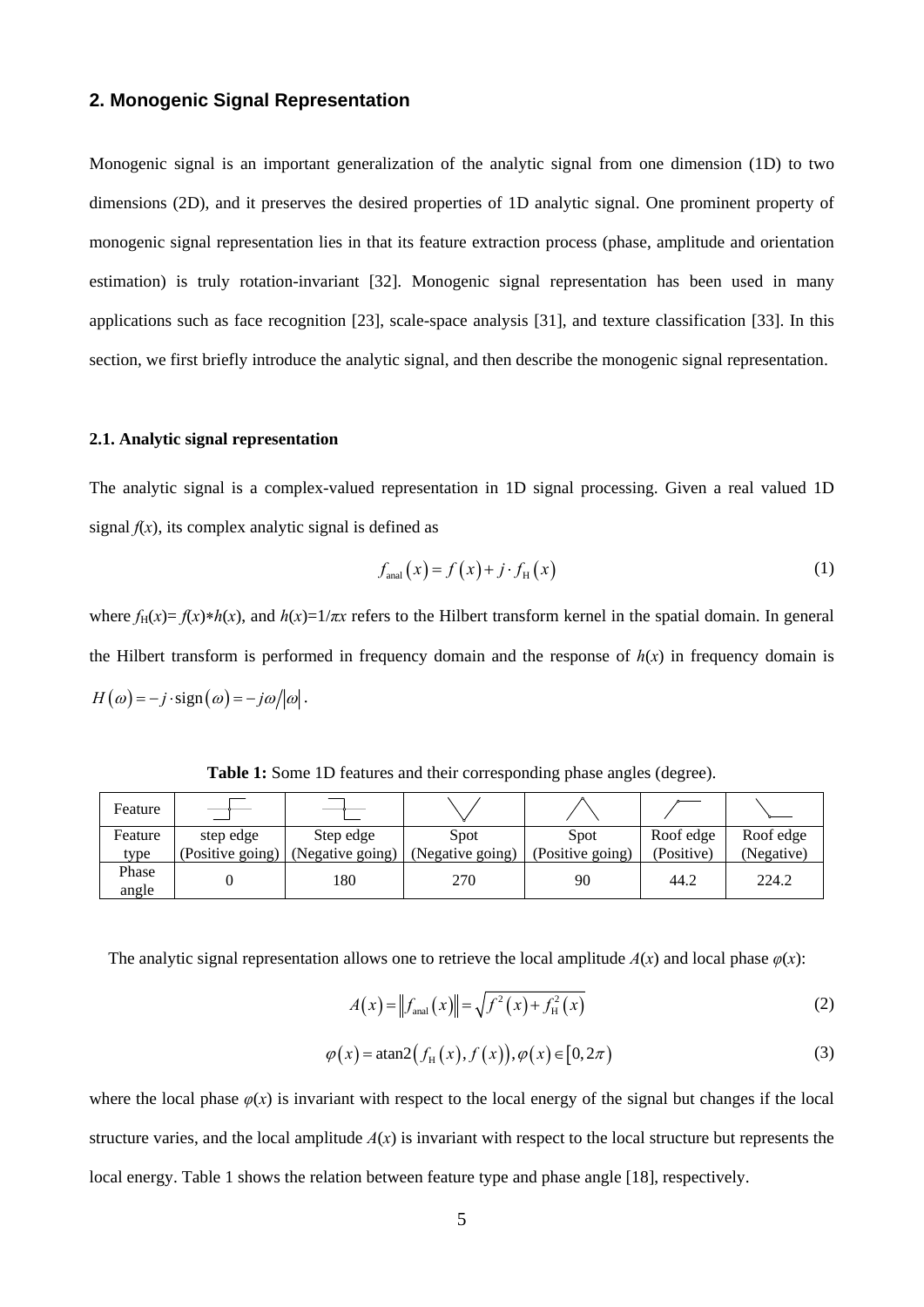#### **2.2. Monogenic signal representation**

Monogenic signal was introduced by Felsberg and Sommer in 2001 [12] to generalize the analytic signal from 1D to 2D. The monogenic signal is built around the Riesz transform which is a natural multidimensional extension of the Hilbert transform [19][32]. The Riesz transform is the scalar-to-vector signal transformation whose frequency response is –*jω*/||*ω*||. In 2D, the Riesz transform can be expressed as

$$
f_{R}(z) = \begin{pmatrix} f_{x}(z) \\ f_{y}(z) \end{pmatrix} = \begin{pmatrix} h_{x} * f(z) \\ h_{y} * f(z) \end{pmatrix}
$$
 (4)

where  $f(z)$  with  $z=(x,y)$  is the input signal, and filters  $h_x$  and  $h_y$  are characterized by the 2D frequency responses  $H_x = -j\omega_x/\|\omega\|$  and  $H_y = -j\omega_y/\|\omega\|$  with  $\omega = (\omega_x, \omega_y)$ . It is easy to obtain the spatial representation of Riesz kernel, which is

$$
\left(h_x, h_y\right) = \left(\frac{x}{2\pi \|z\|^3}, \frac{y}{2\pi \|z\|^3}\right) \tag{5}
$$

For an image  $f(z)$ , its monogenic signal is defined as the combination of f and its Riesz transform

$$
f_{\scriptscriptstyle{\mathrm{M}}}(z) = \bigl(f(z), f_{\scriptscriptstyle{\mathrm{x}}}(z), f_{\scriptscriptstyle{\mathrm{y}}}(z)\bigr) \tag{6}
$$

In Eq. (6),  $f(z)$  is called the real part of the monogenic signal, and  $f_x(z)$  and  $f_y(z)$  the two imagery parts. Based on the real and imagery parts, the original image signal  $f(z)$  could be orthogonally decomposed into three components, local amplitude, local phase and local orientation, which are defined as [12]

$$
\begin{cases}\n\text{local amplitude: } A = \sqrt{f^2 + f_x^2 + f_y^2} \\
\text{local phase: } \phi = -\text{sign}(f_x)\text{atan2}\left(\sqrt{f_y^2 + f_x^2}/f\right) \\
\text{local orientation: } \theta = \text{atan}(f_y / f_x)\n\end{cases} (7)
$$

where *A* describes the local energetic information,  $\phi$  describes the local structural information, and  $\theta$ describes the geometric information.

The local phase and local orientation compose the monogenic phase of a 2D signal [12]. In contrast to 1D case, the monogenic phase includes additional geometric information, which indicates the main orientation in ideal case (i.e., the signal is constant in one direction). Two toy examples of image features (e.g., step and roof) are shown in Fig. 2. Fig. 2(a) shows the step edge and roof edge features in 2D image, with Fig. 2(b) the corresponding 3D shapes of them. The geometric information (i.e., the main orientation) is illustrated by local orientation shown in Fig. 2(a), with the structure information shown by local phase in Fig. 2(c).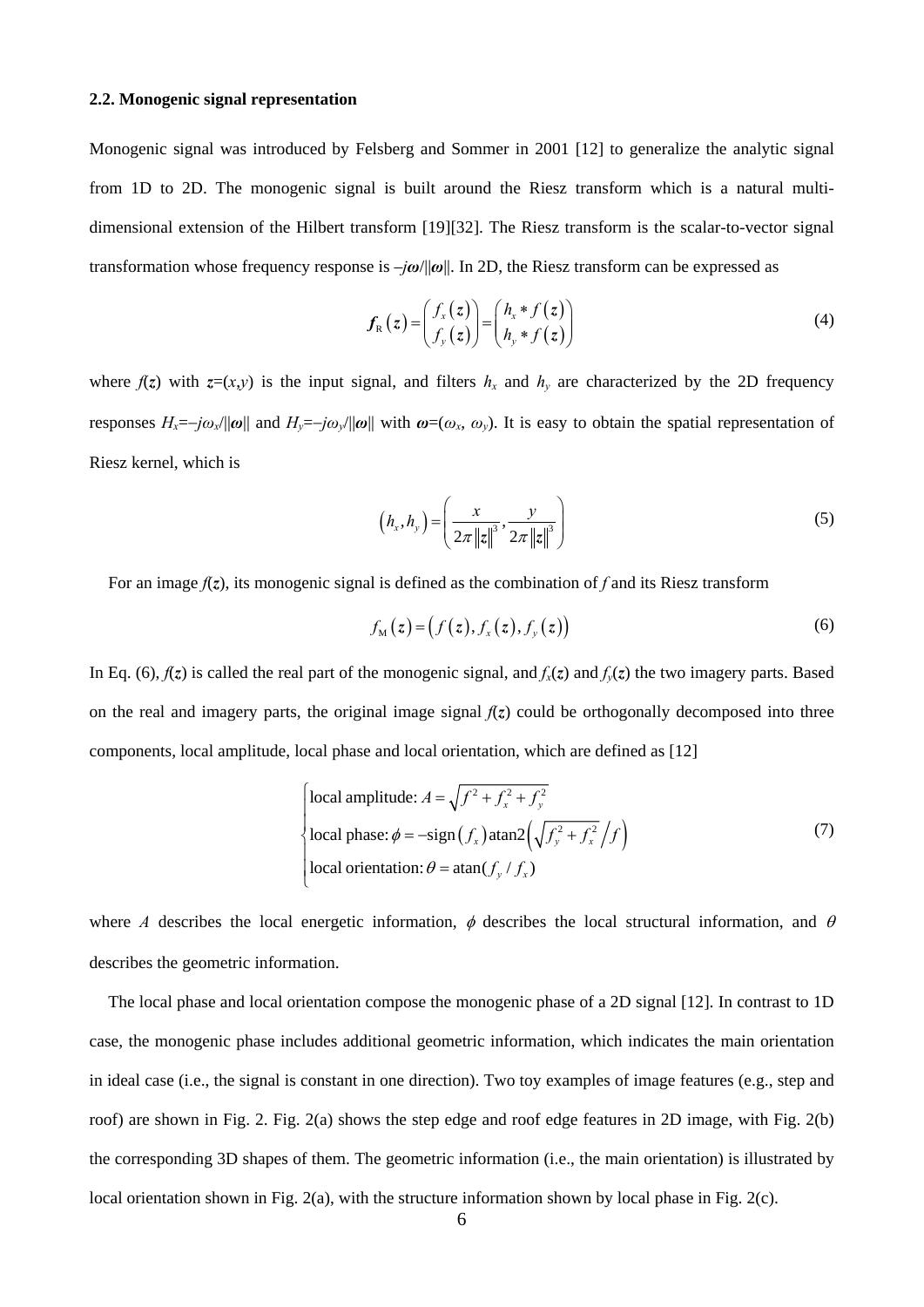

**Figure 2:** Toy examples of monogenic phase. (a) Two image structures; (b) their shapes shown in 3D; and (c) the monogenic phases of them.

#### **2.3. Multi-resolution monogenic signal representation**

In practice, the signals are of finite length, and we need to perform band-pass filtering to an image before applying the Riesz transforms. On the other side, as indicated by [12], band-pass filtering has the benefits of maintaining the invariance-equivariance property of signal decomposition. Here the invariance-equivariance property [21][12] means that energy (local amplitude) and structure (local phase on local orientation) are independent information.

Classical Gabor filters are commonly used as band-pass filters for that they could offer the best simultaneous localization of spatial and frequency. However, these filters overlap more in low frequencies than in high frequencies, leading to a non-uniform coverage of the Fourier domain. Moreover, Gabor filters have non-zero means, and thus they are affected by direct current (DC) components [34]. An alternative to the Gabor filters is the log-Gabor filters proposed in [20]. The log-Gabor filters discard the DC components and can overcome the bandwidth limitation of traditional Gabor filters. Meanwhile, it has a Gaussian shaped response along the logarithmic frequency scale instead of a linear one. This allows more information to be captured in the high frequency band and endows desirable high pass characteristics.

The frequency response of log-Gabor filters can be described as

$$
G(\omega) = \exp\left\{-\left[\log\left(\omega/\omega_0\right)\right]^2/2\left[\log\left(\sigma/\omega_0\right)\right]^2\right\}\tag{8}
$$

where  $\omega_0$  is the center frequency and  $\sigma$  is the scaling factor of the bandwidth. In order for filters with the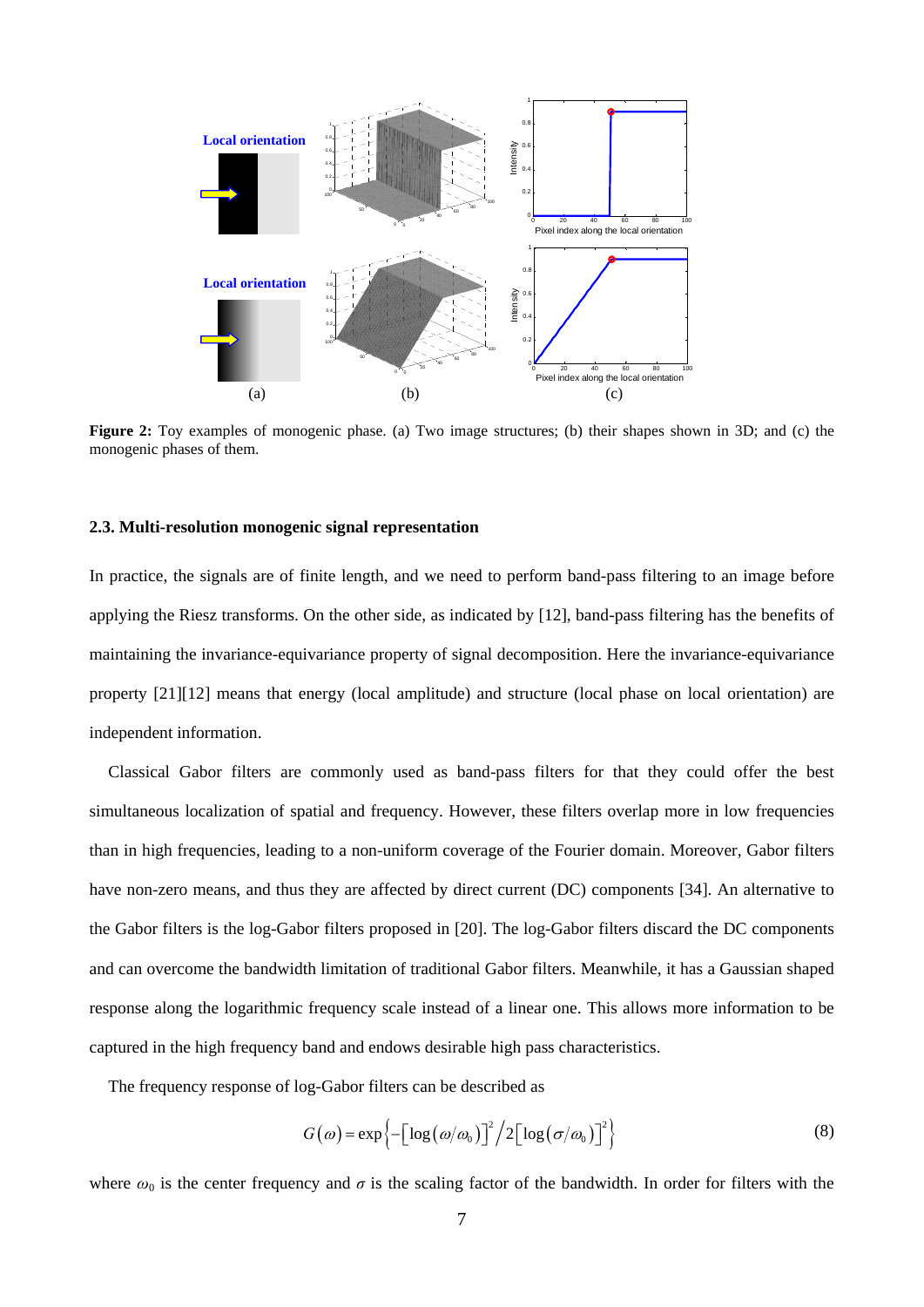constant shape ratio, we set  $\sigma/\omega_0$  as a constant as suggested in [43]. It is worth noting that a log-Gabor filter with a 3-octave bandwidth has the same spatial width as that of a 1-octave Gabor filter, demonstrating its ability to capture broad spectral information with compact support [42].

The band-pass monogenic signal representation is defined as

$$
f_{lg \cdot M}(z) = (f_{lg}(z), f_{lg \cdot x}(z), f_{lg \cdot y}(z)) = (f_{lg}(z), h_x * f_{lg}(z), h_y * f_{lg}(z))
$$
\n(9)

where  $f_{lg}(z) = f(z) * F^{-1}(G(\omega))$ , and  $F^{-1}$  represents the 2D inverse Fourier transform. Similarly, the local amplitude  $A_{lg}$ , orientation  $\theta_{lg}$  and phase  $\phi_{lg}$  of a 2D signal *f* can be computed by [12]

$$
A_{\rm lg} = \sqrt{f_{\rm lg}^2 + f_{\rm lg,x}^2 + f_{\rm lg,y}^2}; \theta_{\rm lg} = \tan(f_{\rm lg,y}/f_{\rm lg,x}); \phi_{\rm lg} = -\sin\left(f_{\rm lg,x}\right)\tan 2\left(\sqrt{f_{\rm lg,y}^2 + f_{\rm lg,x}^2}/f_{\rm lg}\right) \tag{10}
$$

Since log-Gabor filters are band-pass filters, usually multi-scale monogenic representation is required to fully describe a signal. In multi-scale log-Gabor filters, the parameters  $\sigma$  and  $\omega_0$  can be rewritten as

$$
\sigma = \sigma_{\text{ratio}} \omega_0, \ \omega_0 = \left(\lambda_{\min} \mu^{s-1}\right)^{-1} \tag{11}
$$

where  $\lambda_{min}$  is the minimal wavelength,  $\mu$  is the multiply factor of wavelength, *s* is the scale index, and  $\sigma_{ratio}$  is the ratio *σlω*<sub>0</sub>.

As an example, Fig. 3 shows the monogenic representation of a face image on one scale. We can see that the amplitude components reflect the local variation of gray value; while the facial local structures are well captured in the local phase and orientation components.



**Figure 3:** (a) A face image and its monogenic representation on one scale: (b) amplitude component, (c) orientation component and (d) phase component.

#### **2.4. Multi-scale monogenic signal representation vs. multi-scale Gabor wavelet representation**

Traditional 2D Gabor filters are highly jointly localized in spatial location, orientation and frequency. Usually 5-scale and 8-orientation Gabor filters are used in face recognition [7][9][10][11][22][36], where the Gabor features at each orientation are extracted by using steerable filters.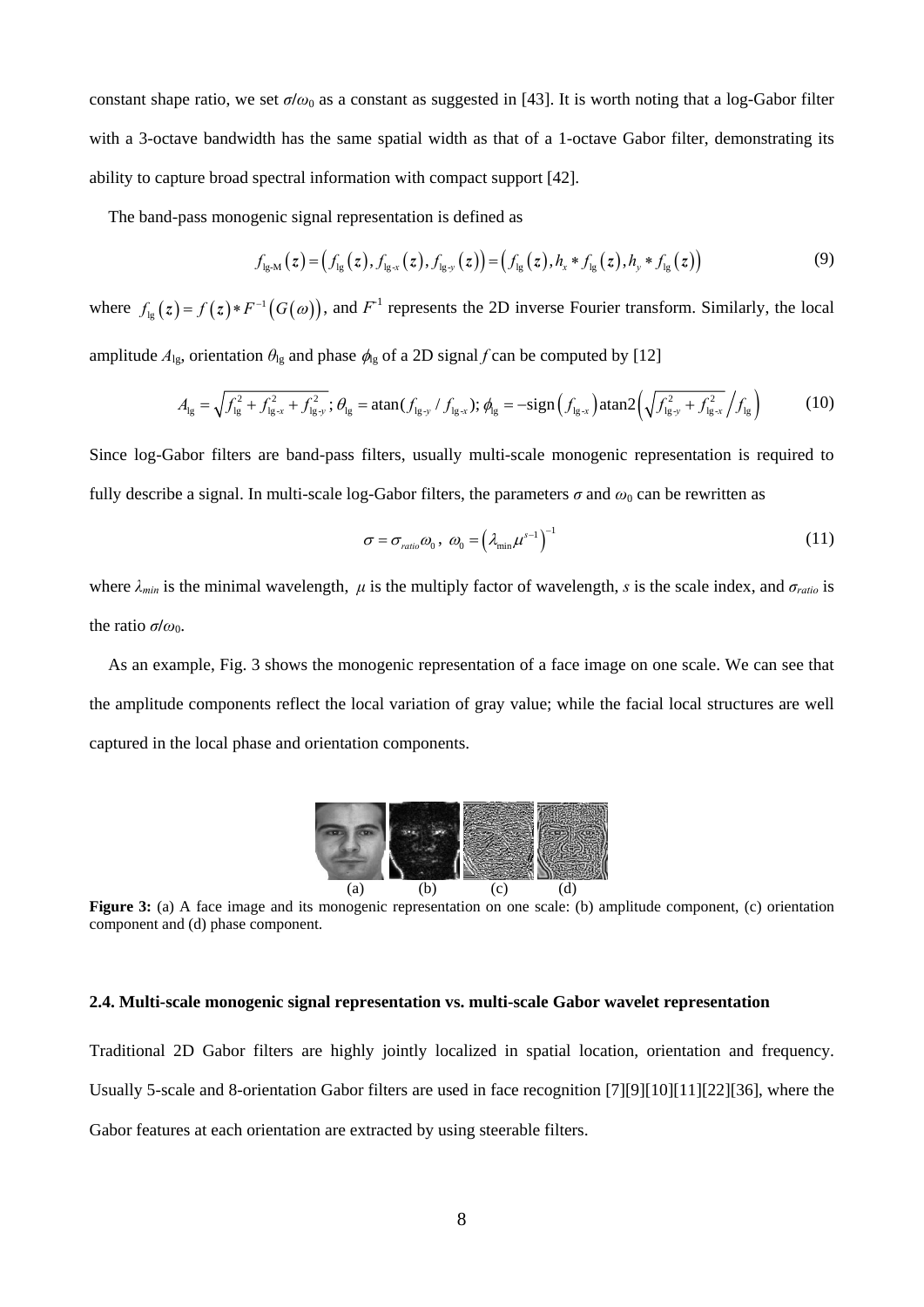It is easy to see that both multi-scale 2D Gabor wavelet (i.e., Gabor filters) representation and multi-scale monogenic signal representation are redundant. For multi-scale Gabor wavelets, the redundancy comes from two aspects: one is the redundancy across multiple scales, and the other is the redundancy across multiple orientations on each scale. However, for multi-scale monogenic signal representation, the redundancy only comes from the multi-scale representation, because on each scale the local amplitude, local phase, and local orientation are orthogonal. Although multi-scale Gabor filtering is effective for FR, the high cost of Gabor representation (80 convolutions for complex Gabor filtering across 5 scales and along 8 orientations) limits its application in practice. On the other side, although the multi-scale monogenic signal representation has no redundancy along orientation, this does not mean that it is not effective for face representation. Our previous work in [23] has shown that the combination of orientation and amplitude components of monogenic signal representation could achieve even better recognition rates than the multi-scale Gabor wavelet representation but with significantly lower time and space complexity.

# **3. Monogenic Binary Coding**

In this section, we describe the proposed algorithm of coding the monogenic signal features, which contains two parts: monogenic local variation coding and monogenic local intensity coding. The first part encodes the variation between the central pixel and its surrounding pixels in a local patch, while the second part encodes the value of central pixel itself. Obviously, these two parts are complementary.

#### **3.1. Binary coding of monogenic local variation**



**Figure 4:** The typical process of local variation coding.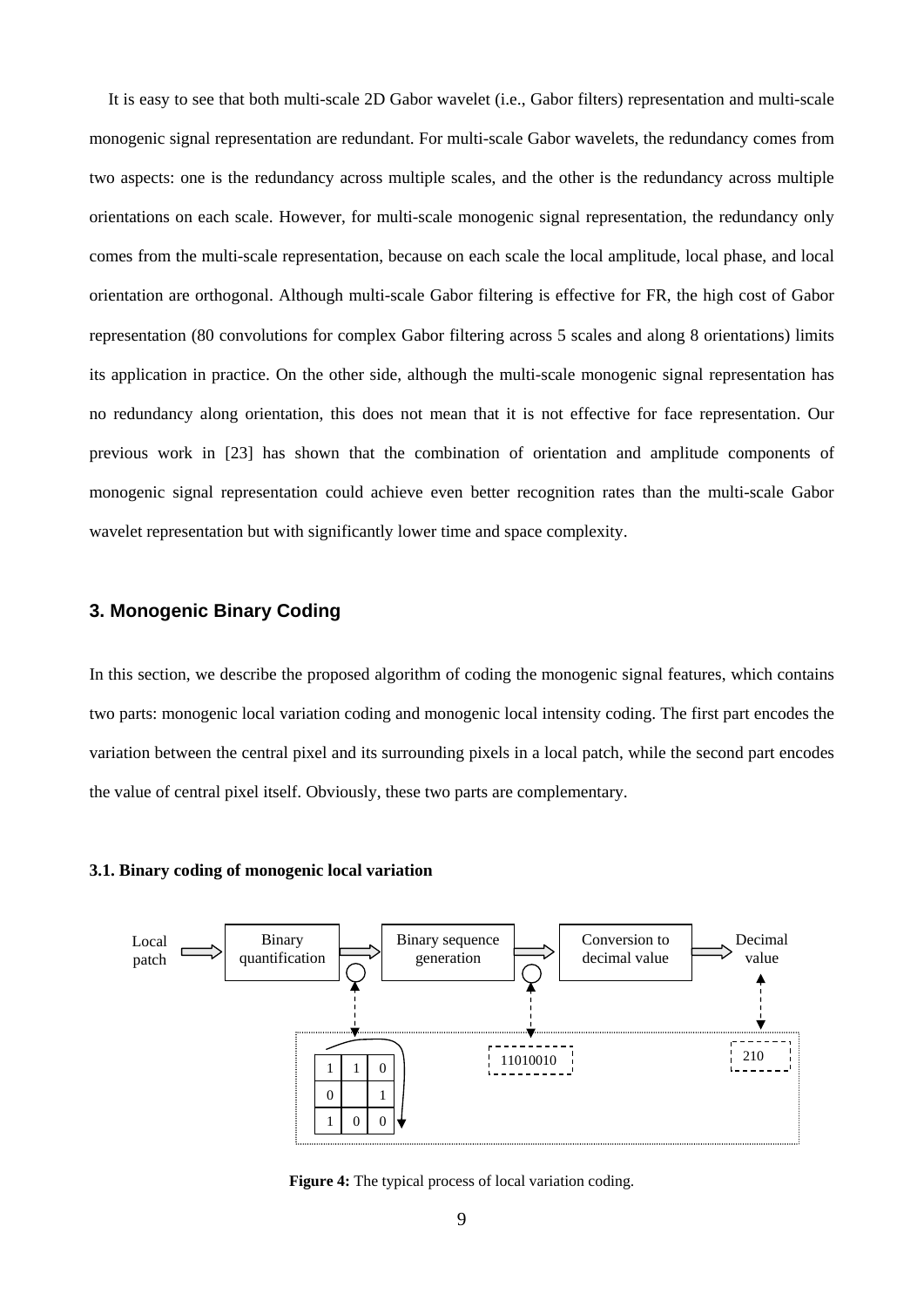Refer to Fig. 4, for each local patch (e.g.,  $3\times 3$  neighborhood) a typical local variation coding usually consists of the following three stages: binary quantification, binary sequence generation, and binary sequence to decimal value conversion. In the procedures of local variation coding, the binary sequence generation and binary sequence to decimal value conversion are the common stages in most binary pattern coding methods, such as LBP [8][16], LGBP [9], HGPP [11] and LGXP [22]. An example of these two steps is shown in the second row of Fig. 4. The decimal value of the binary code is defined as follows:

$$
C(z_c) = [C_N, C_{N-1}, ..., C_1]_{\text{binary}} = \left[\sum_{i=1}^{N} 2^{i-1} \cdot C_i\right]_{\text{decimal}}
$$
(12)

where  $z_c$  denotes the central pixel position in the local patch of feature map,  $C_i$  denotes the binary code (0 or 1) of the  $i^{\text{th}}$  neighbor of the central pixel and *N* is the number of involved neighbors (we fix *N*=8).

However, the first step of local variation coding, i.e., binary quantization, usually depends on the property of feature map, and should be designed based on the physical meaning of the feature. For example, in the binary quantization of LBP [8] which regards original image as feature map, the surrounding pixel is coded as 1 if its value is not less than the value of central pixel; otherwise, the surrounding pixel is coded to 0. In HGPP [11], the surrounding pixel is coded to 0 if it has the same sign as that of the central pixel; otherwise, it is quantified to 1. The monogenic signal representation has three components: local amplitude, local orientation and local phase. The local orientation and local phase compose monogenic phase. According to the properties of local amplitude and monogenic phase, different binary quantization strategies are utilized to generate the binary code.

*a) Local variation of monogenic amplitude:* The local amplitude of monogenic signal representation is a measurement of local energetic information. For example, high amplitude usually indicates higher energetic local features (e.g., edges, lines, textures). Therefore, the local variation of monogenic amplitude could be coded by comparing the amplitude value of central location with those of its neighbors, which is similar to LBP [8]. For a local patch, let's denote by  $A(z_c)$  the amplitude value of the central pixel  $z_c$ , and by  $A(i)$  the amplitude value of the  $i<sup>th</sup>$  neighbor of the central pixel. Usually, we normalize the range of the amplitude to [0, 255]. Then the amplitude binary code of the  $i<sup>th</sup>$  neighbor is defined as

$$
C_i^A(z_c) = \begin{cases} 1 & \text{if } A(i) \ge A(z_c) \\ 0 & \text{else} \end{cases}
$$
 (13)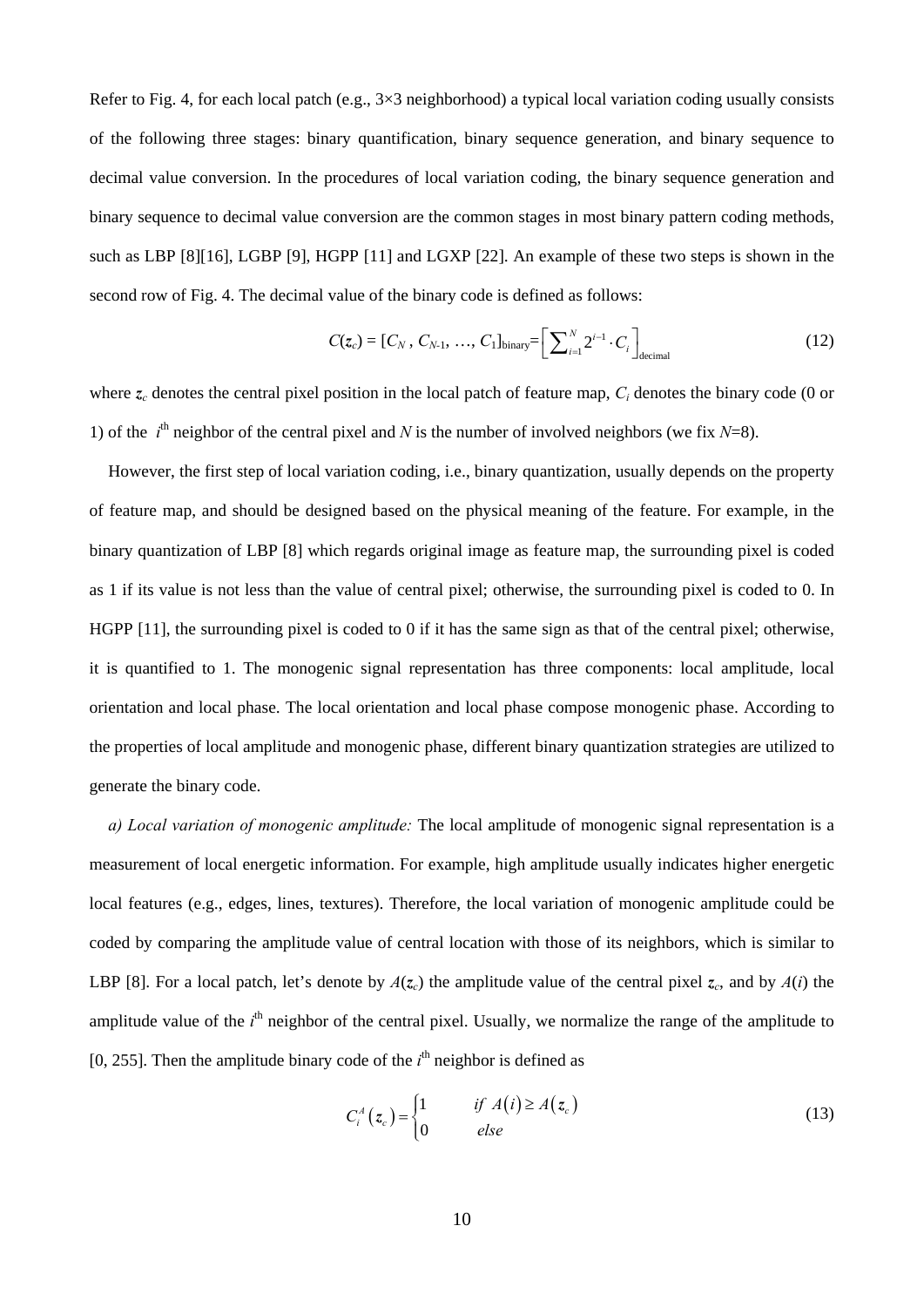Consequently, the amplitude binary code, denoted by  $C_A$ , of the central pixel  $z_c$  is formed as  $C_A(z_c) = [C_N^A,$  $C_{N-I}^4$ , ...,  $C_1^4$  ]<sub>binary</sub>.

*b) Local variation of monogenic phase:* For 2D signals, monogenic phase is decomposed into local orientation and local phase. The local orientation describes the geometric information, more specifically the main orientation of the local structure, and the local phase describes the information of the local structure along the main orientation (i.e., structure type as shown in Table 1). Both local orientation and local phase are represented by angle degree. In this paper, we unwrap both of them into the range of [0, 360). Because the angle of local phase or local orientation indicates the structural or geometric information, it is more meaningful to compare the feature type than to directly compare the angle's degree. Therefore, the binary coding of local phase and local orientation variations should adopt a different strategy from that of local amplitude. Inspired by the coding strategy of Gabor phase in HGPP [11] and LGXP [22], we consider two cases when comparing the monogenic features: one is that the local phases/orientations are the same or close enough to each other and the other is that the local phases/orientations are different.

In order to increase the robustness of binary coding, we firstly divide the range [0,360) into *K* intervals (we fix *K*=4 in this paper). If two phases/orientations belong to the same interval, they are believed to be similar local features; otherwise, they are regarded as different. For a local patch, denote by  $\Phi(z_c)$  the local phase of the central pixel  $z_c$ , and by  $\Phi(i)$  the phase of its  $i^{\text{th}}$  neighbor. The phase binary code of the  $i^{\text{th}}$ neighbor is

$$
C_i^P(z_c) = \begin{cases} 0 & \text{if } Q(\Phi(z_c)) = Q(\Phi(i)) \\ 1 & \text{else} \end{cases}
$$
 (14)

where  $Q(x)$  is the quantification function, defined as

$$
Q(x) = q \quad \text{if} \quad \frac{360 \cdot (q-1)}{K} \le x < \frac{360 \cdot q}{K} \tag{15}
$$

Then the local phase binary code, denoted by  $C_P$ , of the central pixel  $z_c$  is formed as  $C_P(z_c) = [C_N^P, C_{N-I}^P, \ldots, C_{N}^P]$  $C_1^P$  ]<sub>binary</sub>.

Similarly, let's denote by  $O(z_c)$  the local orientation of the central pixel  $z_c$ , and by  $O(i)$  the local orientation of its  $i^{\text{th}}$  neighbor. The orientation binary code of the  $i^{\text{th}}$  neighbor is

$$
C_i^o = \begin{cases} 0 & \text{if } Q(O(z_c)) = Q(O(i)) \\ 1 & \text{else} \end{cases}
$$
 (16)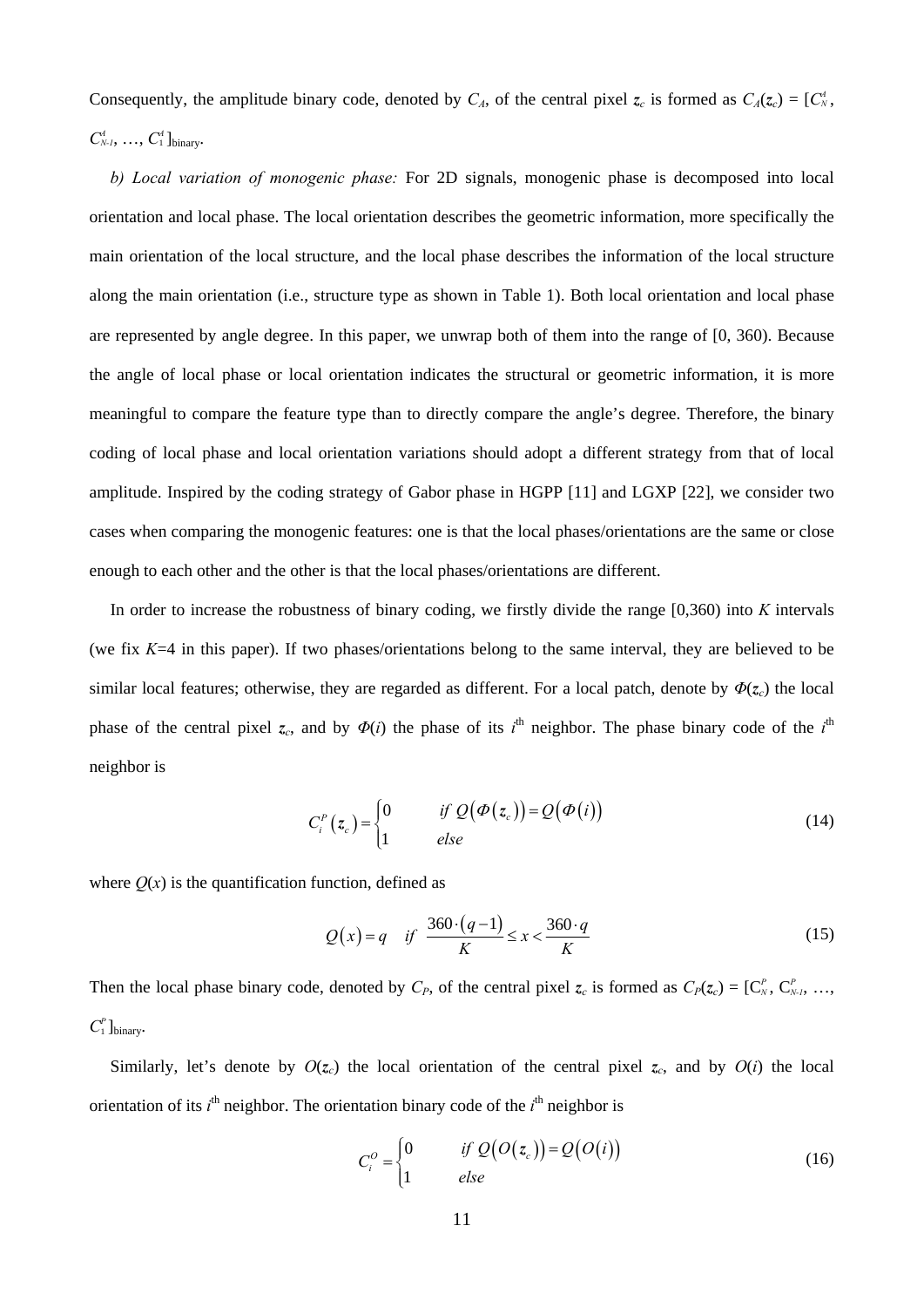And then the local orientation binary code, denoted by  $C<sub>0</sub>$ , of the central pixel  $z_c$  is formed as  $C<sub>0</sub>(z_c) = [C<sub>N</sub><sup>0</sup>]$ ,  $C_{N-I}^O$ , ...,  $C_1^O$  ]<sub>binary</sub>.

## **3.2. Binary coding of monogenic local imagery intensity**

Almost all the LSF-FR methods, including LBP [8], LGBP [9] and LGXP [22], code the variation information of a patch for pattern recognition but omit the feature information of the central pixel in the local patch. In fact, the information of central pixel itself can have discriminative information which may not be carried out by the local variation. For instance, the two pixels having the same local variation pattern may have very different intensities. In [25], Guo *et al.* proposed to quantify the local intensity of central pixel based on the average gray level of the whole image for texture classification; however, this binary quantization scheme may not be robust, especially for FR with illumination changes.

In the monogenic signal representation, the Riesz transform is asymmetric and it can suppress the DC component [12]. Such properties make the imaginary part of Riesz transform able to enhance the feature intensity while being robust to disturbances such as illumination changes. Therefore, in this paper we propose to use the imagery part of monogenic signal representation to encode the local feature intensity information of the central pixel. Since there are two components (e.g.,  $f_{lg-x}$  and  $f_{lg-y}$ ) in the imagery part of monogenic signal representation, the binary coding leads to a quadrant bit for the monogenic imagery feature at a location, as illustrated in Fig. 5.



**Figure 5:** Quadrant bit coding of monogenic imaginary feature at each location.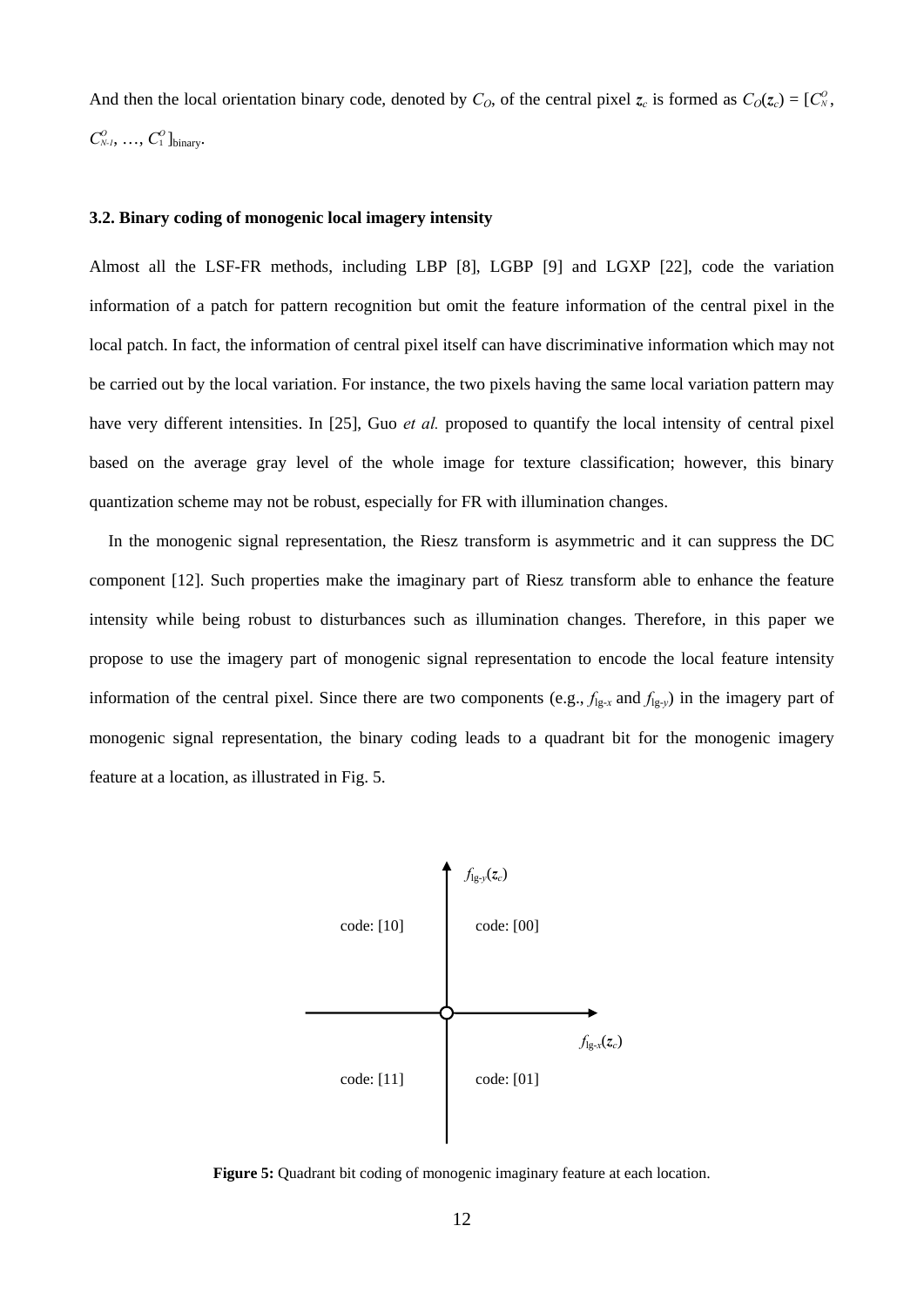Refer to Fig. 5, the imagery part of monogenic signal representation at pixel  $z_c$  is encoded into two bits,  $[C_x^{I}(z_c), C_y^{I}(z_c)]_{\text{binary}}$ , by the following rule:

$$
C_d^I(z_c) = \begin{cases} 0 & \text{if } f_{1g-d}(z_c) > 0 \\ 1 & \text{if } f_{1g-d}(z_c) \le 0 \end{cases}, \quad d \in \{x, y\}
$$
 (17)

where  $f_{\lg x}$  and  $f_{\lg y}$  (refer to Eq. (9) please) are respectively the horizontal and vertical Riesz transform outputs of monogenic signal representation.

## **3.3. Monogenic binary code (MBC)**

With the coding procedures described in Sections 3.1 and 3.2, for each of the amplitude, phase and orientation components of the monogenic signal representation, we can have a monogenic binary code (MBC) map. We denote by MBC-A, MBC-P and MBC-O the code maps for amplitude, phase and orientation, respectively. At each location, MBC-A, MBC-P and MBC-O are formed by combining the local imagery intensity code and the local variation code as follows

$$
MBC-A(z_c) = [C'_x(z_c), C'_y(z_c), C'_z(z_c)]_{\text{binary}}
$$
\n(18)

$$
MBC-P(zc) = [C'_{x}(zc), C'_{y}(zc), C_{P}(zc)]_{\text{binary}}
$$
\n(19)

$$
MBC-O(zc) = [C'x(zc), C'y(zc), CO(zc)]binary
$$
\n(20)

Table 2: The numbers of patterns in MBC-X ( $X \in \{A, P, O\}$ ), LBP, and Gabor-related coding methods (e.g., LGBP, HGPP and LGXP) when the 8 closest neighbors of a pixel are involved in coding.

| Method             | $MBC-X$ LBP |     | Gabor-related coding methods |
|--------------------|-------------|-----|------------------------------|
| Number of patterns | 1024        | 256 | 256                          |

It can be seen that when the 8 closest neighbors of a pixel are involved in local variation coding, each MBC pattern will have 10 bits. Then the number of possible patterns for each MBC is 1024, which is larger than that of previous binary coding methods such as LBP, LGBP, HGPP and LGXP (refer to Table 2 please). The more patterns can characterize more accurately the local signal structure; at the same time, it will also make the generated histogram in each sub-region a little sparser. However, this sparser histogram can still have enough (even higher) discrimination capability and result in very good FR performance (please refer to the section of experimental results).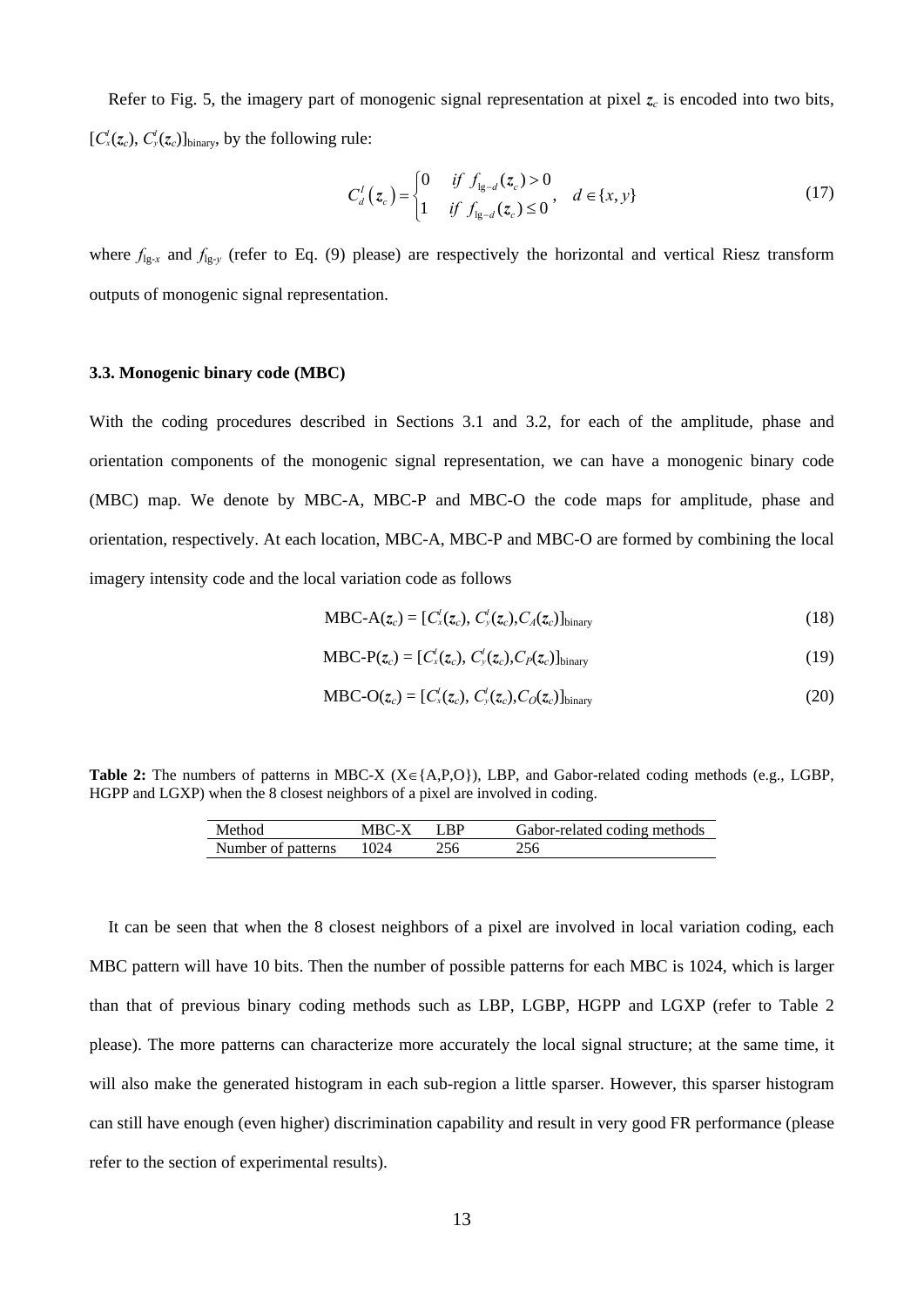The above three MBC maps can be used individually as the feature for face classification, and they can also be used together to enhance the FR performance, as we will describe in the next section.

# **4. Face Recognition by Monogenic Binary Code**

#### **4.1. Face recognition by individual MBC**

The statistical information of image local areas can be described by local histograms, which are robust to the image occlusion and variations of pose, expression, and noise, etc. After computing the multi-scale MBC-A, MBC-P and MBC-O feature maps of the face image, we can construct three histograms,  $H_{\text{MBC-A}}$ ,  $H_{\text{MBC-P}}$  and *H*<sub>MBC-O</sub>, through the following procedures. For each kind of pattern map on each scale, it is partitioned into multiple non-overlapping regions, and then the local histogram is built for each sub-region. Finally, all the local histograms across different scales and different regions are concatenated into a single histogram vector to represent the face image. Formally, the  $H_{\text{MBC-A}}$ ,  $H_{\text{MBC-P}}$  and  $H_{\text{MBC-O}}$  histograms are formulated as

$$
H_t = (h_t(r, s), r = 1, \cdots, L; s = 1, 2, 3), t \in \{MBC-A, MBC-P, MBC-O\}
$$
 (21)

where *L* is the number of sub-regions on each scale; *s* denotes the scale index; and  $h<sub>i</sub>(r, s)$  is the histogram of feature map *t* in the  $r<sup>th</sup>$  sub-region on scale *s*.

To be identical to other LSF based FR methods [9-11][22], the similarity between two histograms  $h_a$  and  $h_b$  is defined as their intersection:

$$
S_H(h_a, h_b) = \sum_{i=1}^{M} \min(h_a^i, h_b^i)
$$
 (22)

where *M* is the number of bins in the histogram, and  $h_a^i$  and  $h_b^i$  denote the frequency of the  $i^{\text{th}}$  bin in  $h_a$  and  $h_b$ , respectively. By measuring the histogram intersection, the similarity of  $H_{\text{MBC-A}}$ ,  $H_{\text{MBC-P}}$  and  $H_{\text{MBC-O}}$ histogram features from gallery and probe face images could be computed for classification.

## **4.2. Face recognition by fused MBC**

It is obvious that different sub-regions in the face image will have different discriminative power for FR. Therefore, many methods [8-11][23] assign different weights to the histograms of different sub-regions before matching. This is actually a feature combination process and could improve the FR rate. However, this weighting scheme cannot reduce the feature dimensionality. Considering that the kernel linear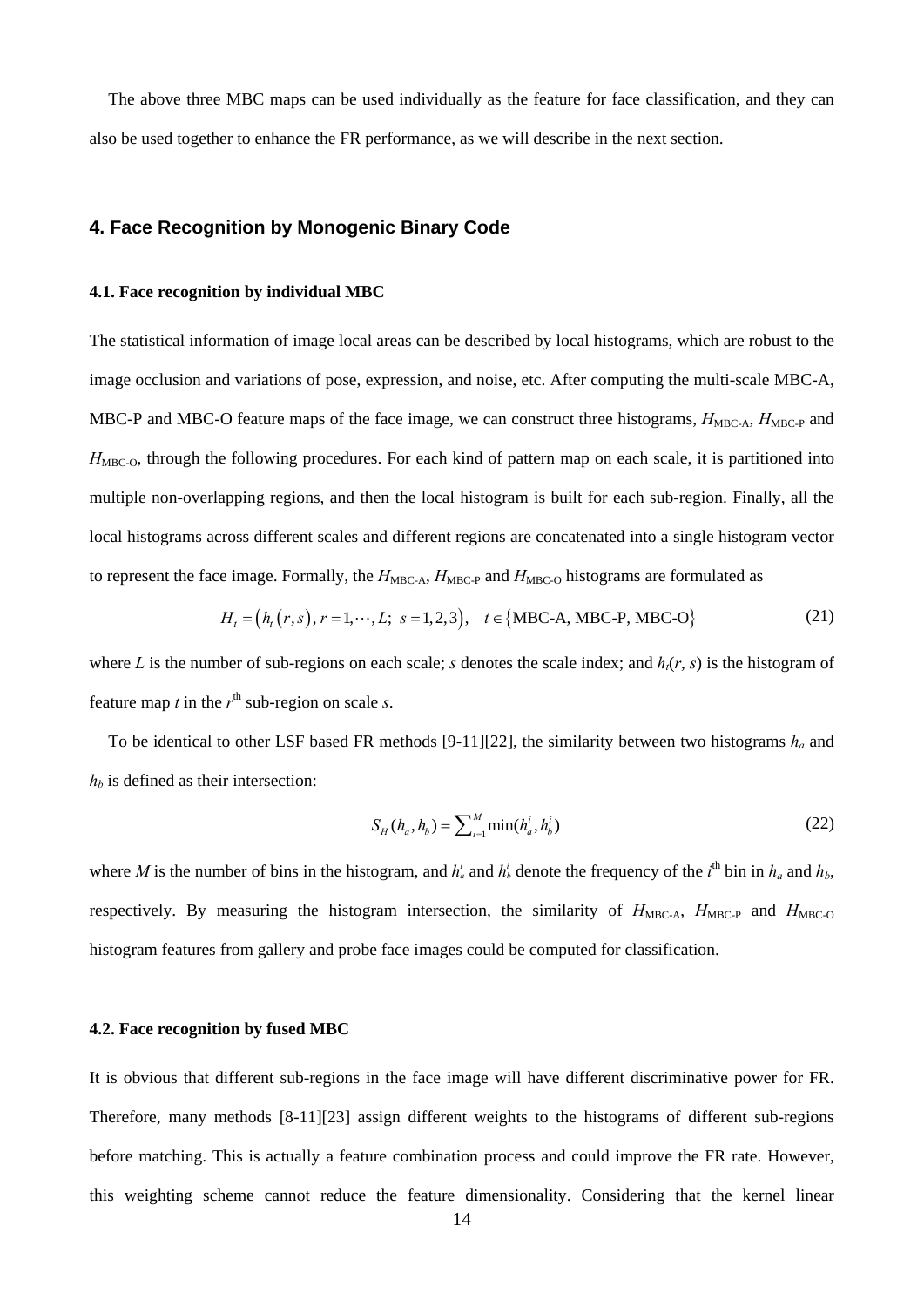discrimination analysis adopted in [26][36] has high time complexity, we adopt the BFLD [22] scheme to reduce the histogram feature dimension while enhancing its discrimination. The MBC feature map is first partitioned into  $M_h \times M_h$  blocks, and then each block is further partitioned into  $M_r \times M_r$  sub-regions. In each sub-region, the histogram of feature map on each scale is built as described in Section 4.1. The histogram feature of each block is the concatenation of all the histograms of its sub-regions. Then for the histogram feature of each block, LDA [6] is used to learn a projection matrix from the training set, and then the dimensionality reduced histogram feature can be obtained by using this projection matrix.

Denote by  $F_t^v(i)$  and  $F_t^s(i)$  the dimensionality reduced features of  $H_t$  in the  $i^{\text{th}}$  block of a probe face image and a gallery image, respectively, where  $t \in \{MBC-A, MBC-P, MBC-O\}$ . Since  $F_t^p$  and  $F_t^s$  are not histogram features anymore, we compute their similarity using the cosine distance:

$$
S_{t}\left(F_{t}^{p}\left(i\right),F_{t}^{g}\left(i\right)\right)=\frac{\left\langle F_{t}^{p}\left(i\right),F_{t}^{g}\left(i\right)\right\rangle}{\left\Vert F_{t}^{p}\left(i\right)\right\Vert \left\Vert F_{t}^{g}\left(i\right)\right\Vert }
$$
(23)

where  $\langle \bullet \rangle$  is the inner product operator. The cosine distance is widely used in face recognition [22][26][36], and in [45] it has been reported that the cosine distance performs better than  $L_1$ ,  $L_2$  and Mahalanobis distances in most face recognition experiments. In addition, using cosine distance could also make the comparison with [22] fair. The similarity between the whole probe and gallery images is computed as

$$
S_{t}\left(F_{t}^{p}, F_{t}^{g}\right) = \sum_{i=1}^{M_{b} \times M_{b}} S_{t}\left(F_{t}^{p}\left(i\right), F_{t}^{g}\left(i\right)\right) \tag{24}
$$

The monogenic amplitude, phase and orientation components describe the energetic, structural and geometric information of a 2D signal, respectively, and they are complementary to each other. Therefore, it is useful to fuse these three types of features for a more robust FR result. In this paper, we use the simple weighted average to fuse the three similarities, i.e.,  $S_{MBC-A}$ ,  $S_{MBC-P}$  and  $S_{MBC-O}$ , as follows

$$
S_{\text{MBC-F}} = (1 - 2 \cdot w) S_{\text{MBC-A}} + w S_{\text{MBC-P}} + w S_{\text{MBC-O}} \tag{25}
$$

where *w* is the weight. Note that in Eq. (25) we let the weights assigned to  $S_{\text{MBC-P}}$  and  $S_{\text{MBC-O}}$  equal because the local orientation and local phase have almost the same performance in various databases. Therefore, there is only one weight parameter, i.e., *w*, to be determined in our fusion scheme, and accordingly we call the FR scheme with similarity score  $S_{\text{MBC-F}}$  as fused MBC, denoted by MBC-F.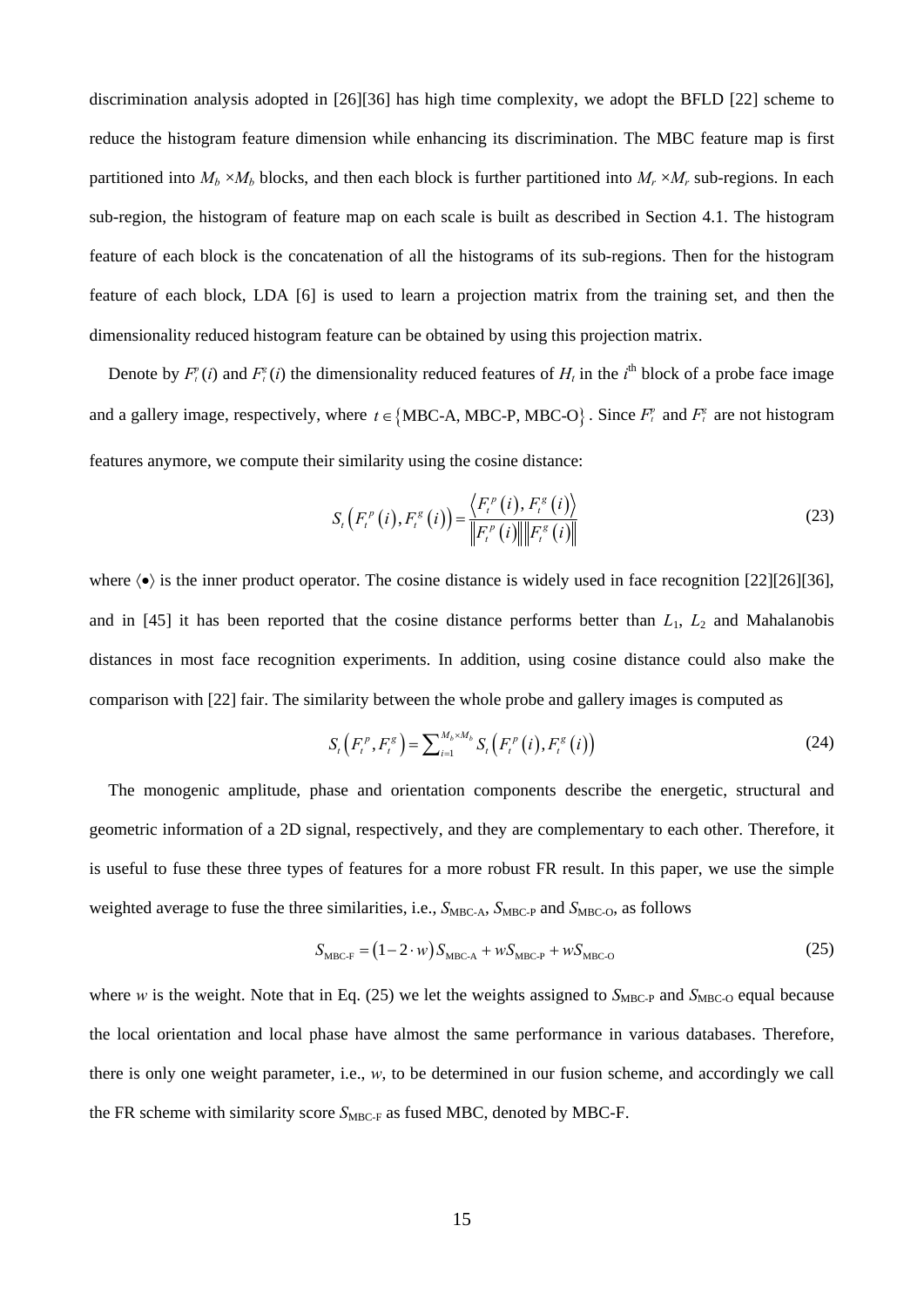# **5. Experimental Results**

In this section, we first discuss the parameter settings, and then give the time and space complexity comparison between MBC and some representative and state-of-the-art LSF-FR methods, including LGBP [9], HGPP [11] and LGXP [22]. Finally, we evaluate the proposed MBC algorithm on four large scale benchmark face databases: Multi-PIE [49], FERET [14][41], FRGC 2.0 [13] and PolyU-NIR[28]. The Matlab source code of the proposed MBC algorithm can be downloaded at http://www4.comp.polyu.edu.hk/~cslzhang/code.htm.

## **5.1. Parameter settings**

There are some parameters in different stages of MBC, e.g., multi-scale log-Gabor filtering, sub-region histogram computing, and feature combination by BFLD [22]. In order to be consistent with other methods and provide a fair comparison, no pre-processing is used in all the following experiments.

Refer to Section 2.3, the parameters in multi-scale log-Gabor filtering are the minimal wavelength *λmin*, the ratio factor  $\sigma_{ratio}$ , the multiply factor of wavelength  $\mu$  and the number of scale (i.e., the scale index *s*). In our paper, if no specific instruction, we fix  $\lambda_{min} = 4$ ,  $\mu = 0.64$ ,  $\sigma_{ratio} = 1.7$ , and the number of scale as 3. Because one-scale log-Gabor filter could capture more frequency information than one-scale Gabor filter [42][43], the number of scales in multi-scale log-Gabor filtering is often set to 3 [23][47][48]. Since the number of scales will affect much the time and space complexity of the proposed method, we perform two experiments on Fb and DupI datasets of the FERET database to discuss the selection of scale parameter *s*.

The detailed experimental settings on Fb and DupI are presented in Section 5.4. We change the number of scales from 1 to 4, and plot the FR rates of MBC versus the scale parameter *s* in Fig 6. It could be seen that in most cases (especially for the test in DupI), the recognition rate will benefit from the increase of *s* from 1 to 3 or 4. It is interesting to see that in the test on Fb, there are some fluctuations as the scale number increases. This is possibly because the test data in Fb has little variation compared to the gallery set Fa, so it is not necessary to use multi-scale representation. Nevertheless, considering the balance of recognition rate and complexity, particularly in more challenging FR scenarios (e.g., DupI), we prefer to set the scale number to 3 in all the experiments.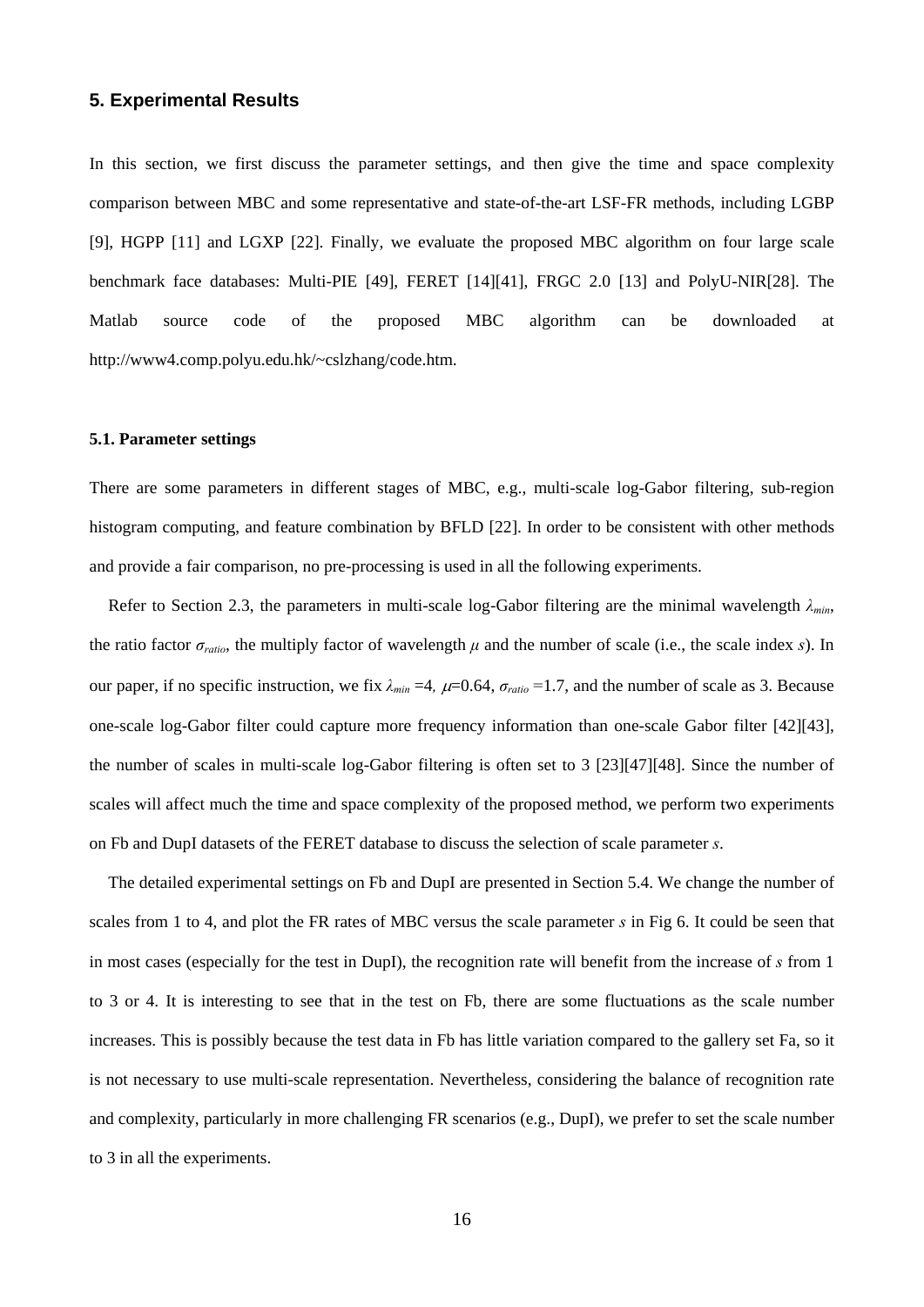

**Figure 6:** The curves of FR rate versus the number of scales by the proposed MBC methods. (a) MBC on Fb; (b) MBC+BFLD and MBC-F on Fb; (c) MBC on DupI; (d) MBC+BFLD and MBC-F on DupI.

In the stage of sub-region histogram computing, the whole image needs to be divided into  $M_b \times M_b$  blocks, which is further divided into  $M_r \times M_r$  sub-regions. In each sub-region, the histogram is extracted; and in each block, the discriminative feature is extracted by BFLD. In the stage of fusing, three similarities, i.e., *S*<sub>MBC-A</sub>,  $S_{\text{MBC-P}}$  and  $S_{\text{MBC-O}}$ , will be averaged by using the weight *w*. If no specific instruction, we fix  $M_r = 2$ ,  $M_b = 4$ , *w* =0.275, and the dimensionality of discriminative feature in each block as 200.

## **5.2. Time and space complexities**

In the representative LSF based FR methods [8][9][10][11][22][23], the feature map generation, pattern map coding, histogram computing, and histogram similarity computing are the main time-consuming parts. The number of image convolution directly decides the computational burden of feature map generation, while the number of pattern maps directly affects the running time of other parts and space complexity of algorithms. Fig. 7 compares the time and space complexity of MBC (including MBC-A, MBC-O and MBC-P) and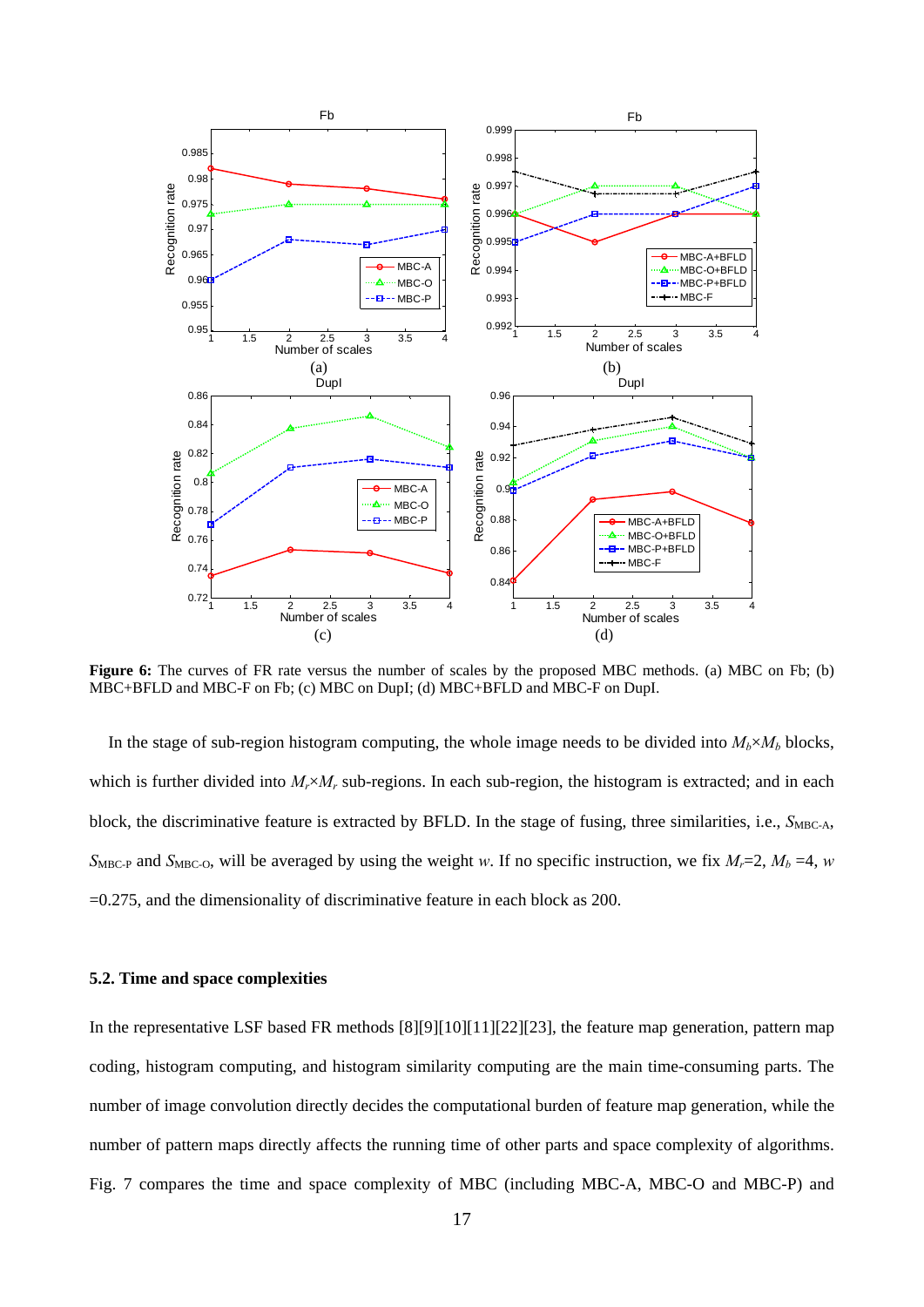MBC-F with some state-of-the-art LSF-FR methods, including LGBP [9], HGPP [11], LGXP [22], and LGB&XP (fusing Gabor magnitude and phase parts in [22]).

All the methods of LGBP, HGPP, LGXP, and LGB&XP use Gabor transformations (with 5 scales and 8 orientations) to generate feature maps, which means that 80 convolutions (40 real convolutions and 40 imagery convolutions) are needed in processing a single image. However, for the process of feature generation in the proposed MBC and MBC-F, only 9 convolutions are executed (1 log-Gabor filtering and 2 Riesz transformations on each scale) [12][23][32][33]. Fig. 7 clearly shows that the time complexity of MBC in feature map generation is only 1/9 times of that of [9][10][11][22].

In the pattern map coding, both LGBP and LGXP encode 40 feature maps into 40 pattern maps, and HGPP produces 90 pattern maps, including 10 global phase pattern maps and 80 local pattern maps, with LGB&XP outputting 40 Gabor magnitude and 40 Gabor phase pattern maps. In comparison, our proposed MBC-A, MBC-P and MBC-O each only needs to encode 3 monogenic pattern maps. Even the fusing version of MBC, i.e., MBC-F, only has 9 pattern maps together. Therefore the proposed MBC has significantly lower time and space complexity than the previous Gabor-based ones [9][10][11][22] in pattern map coding, as illustrated in Fig. 7.



**Figure 7:** Comparison of the time and space complexities among LGBP [9], HGPP [11], LGXP [22], LGB&XP[22] (fusing LGXP and LGBP) and the proposed MBC (MBC denotes any one of MBC-A, MBC-P, and MBC-O) and MBC-F.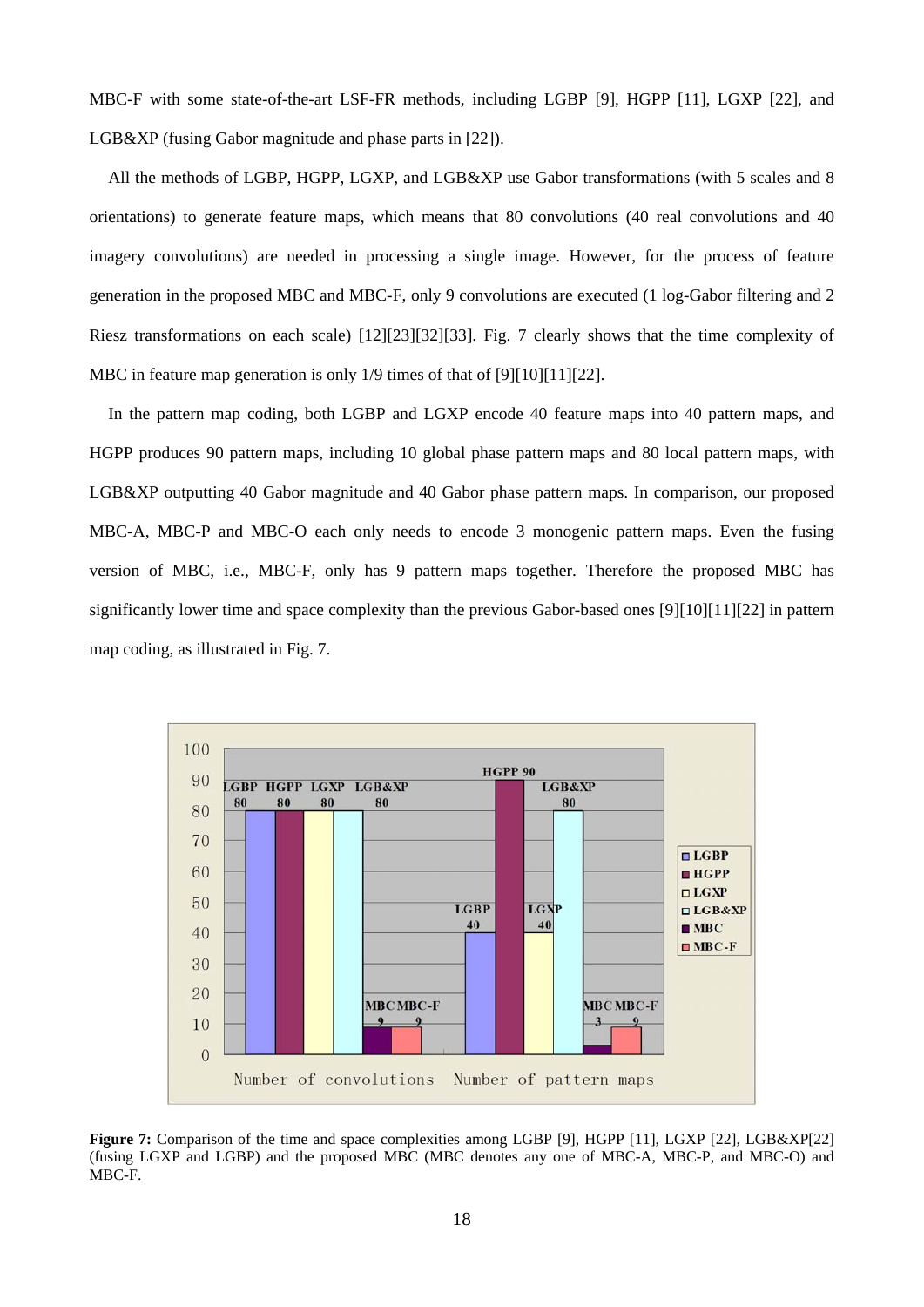Considering that the time and space complexity for histogram generating depends on the number of pattern maps, the proposed MBC methods will also need much less computational cost and space in histogram feature generation than [9][10][11][22].

In similarity computing, when the original histogram features are used, according to the number of pattern maps, the time and space complexity of proposed MBC scheme is much less than that of LGBP, HGPP and LGXP. However, when BFLD [22] is used to reduce the dimensionality of histogram features, the dimensionality of projected discriminative features for all methods, including MBC and LGBP[9], HGPP[11], LGXP[22], is nearly the same as each other. Therefore, when coupled with BFLD [22], all the methods would have similar time and space complexity in the phase of similarity computing. Note that BFLD will increase the computational complexity in off-line learning stage, but it will not add computational burden in the online recognition stage. We will compare the empirical running time of the competing methods in Section 5.3.

## **5.3. Experiments on the Multi-PIE expression database**

In this section, we use the large-scale Multi-PIE [49] to verify the effectiveness and efficiency of MBC without considering dimensionality reduction. All the 249 subjects in Session 1 are used as the training set in this experiment. To make the FR more challenging, four subsets with both illumination and expression variations in Sessions 1, 2 and 3 are used for testing. For the training set, we use the 7 frontal images with extreme illuminations {0, 1, 7, 13, 14, 16, 18} and neutral expression (refer to Fig. 8(a) for examples). For the testing set, 4 typical frontal images with illuminations {0, 2, 7, 13} and different expressions (smile in Sessions 1 and 3, squint and surprise in Session 2) are used (refer to Fig. 8(b) for examples with surprise in Session 2, Fig. 8(c) for examples with squint in Session 2, Fig. 8(d) for examples with smile in Session 1, and Fig. 8(e) for examples with smile in Session 3). We crop and normalize the images to 100×82. Here the programming environment is Matlab version R2011a. The desktop used is of 1.86 GHz CPU and with 2.99G RAM.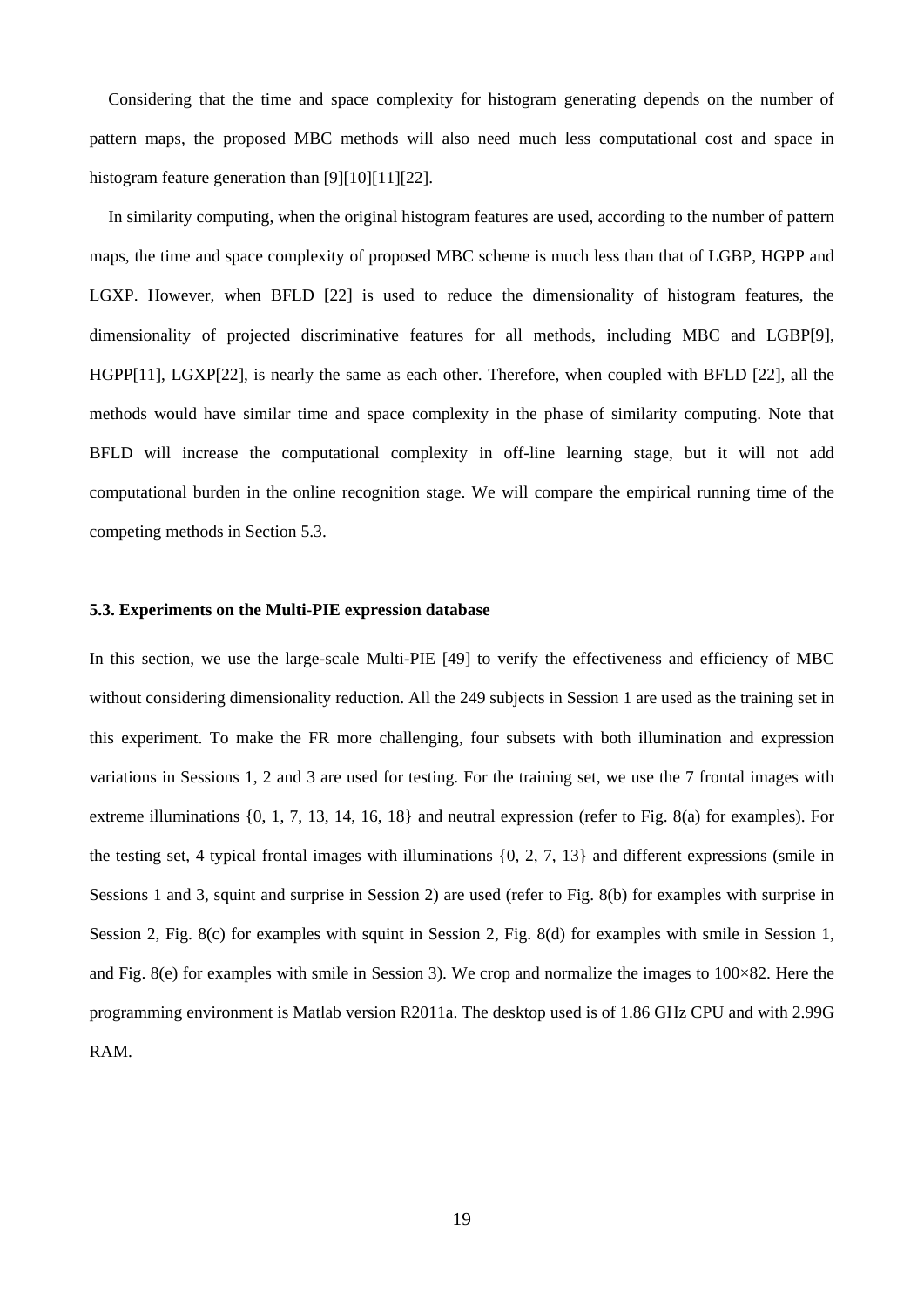

**Figure 8:** A subject in Multi-PIE database. (a) Training samples with only illumination variations. (b) Testing samples with surprise expression and illuminations in Session 2. (c) Testing samples with squint expression and illuminations in Session 2. (d) and (e) show the testing samples with smile expression and illumination variations in Session 1 and Session 3, respectively.

**Table 3:** Face recognition rates (%) and average running time (second) on the Multi-PIE expression database.

| Method      | Smile-S1 | Smile-S3 | Surprise-S2 | Squint-S2 | <b>Running Time</b> |
|-------------|----------|----------|-------------|-----------|---------------------|
| <b>LBP</b>  | 96.9     | 68.4     | 68.8        | 76.8      | 0.313               |
| <b>LGBP</b> | 99.2     | 77.7     | 72.0        | 83.4      | 12.702              |
| <b>HGPP</b> | 99.2     | 80.3     | 75.2        | 83.4      | 27.532              |
| <b>LGXP</b> | 99.2     | 77.7     | 72.4        | 83.4      | 12.236              |
| MBC-A       | 99.2     | 85.8     | 72.9        | 83.4      | 1.016               |
| MBC-O       | 99.0     | 80.6     | 72.9        | 83.4      | 1.072               |
| MBC-P       | 99.1     | 78.2     | 73.2        | 81.7      | 1.025               |



**Figure 9:** (a) Examples of Gabor feature and monogenic amplitude feature maps. (b) The similarity scores by HGPP and MBC-A, where the left image is a template image, the middle image is a test image which is from the same class as the template image, and the right test image is from a different class.

Here LBP [8] is used as the baseline method, and we compare the proposed MBC with the state-of-theart methods, such as LGBP [9], HGPP [11] and LGXP [22]. Table 3 lists the face recognition rates and average running time of all the competing methods. It is clear to see that LBP is the fastest one, but with the worst recognition rate. The proposed MBC has very competitive recognition rates as LGBP, HGPP and LGXP. Especially for MBC-A, it has the highest recognition rates in the testing sets of "smile-S1", "smile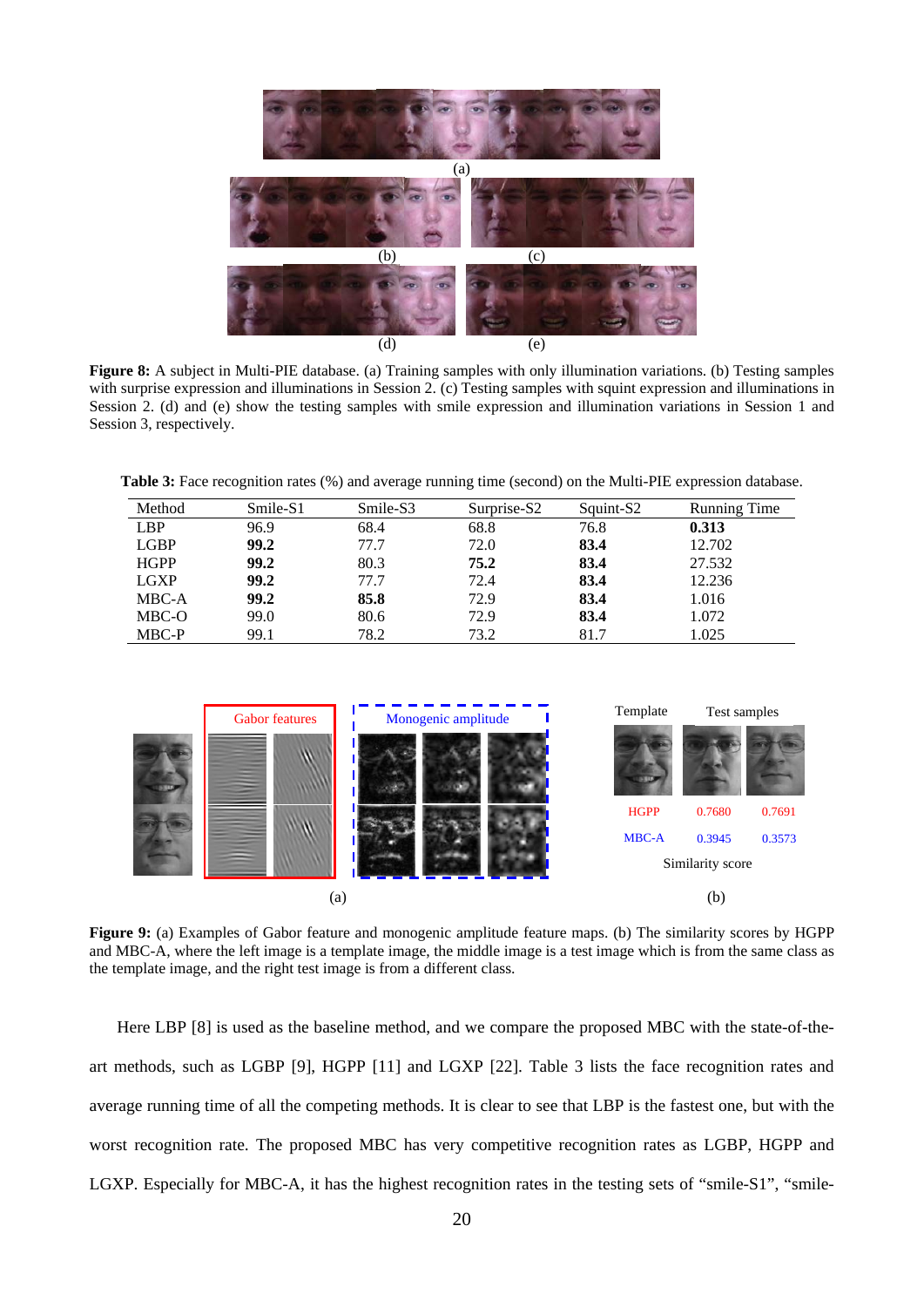S3" and "squint-S2". The running time of MBC is about 1 second for each image, less than 1/10 times of that of LGBP, HGPP and LGXP. It is noted that HGPP has the longest running time. The running time results are very consistent with our analysis in Section 5.2.

In this experiment, it can be seen that MBC-A outperforms LGBP and LGXP in all cases. Particularly, MBC-A outperforms much LGBP, HGPP and LGXP on Smile-S3. This is because that on the Smile-S3 dataset, the Gabor features from different subjects may not have enough discrimination. Fig. 9(a) shows some examples of Gabor feature and monogenic amplitude feature maps. One can see that the Gabor feature maps of the two images, which are from two different classes, are very similar, while the monogenic amplitude feature maps of them can have clear difference. Fig. 9(b) shows the similarity scores between two test images and a template image by HGPP and MBC-A. We can see that MBC-A could lead to the correct classification, but Gabor feature based HGPP will lead to a misclassification. Note that the MBC-A similarity score values are usually much lower than those of HGPP because the histogram feature of MBC-A is sparser than that of HGPP. However, this does not reduce the discrimination capability of MBC-A.

## **5.4. Experiments on the FERET database**



**Figure 10:** Some samples of normalized face images of FERET.

The FERET database [14][41] is often used to validate an algorithm's effectiveness because it contains many kinds of image variations. By taking Fa subset as a gallery, the probe subsets Fb and Fc are captured with expression and illumination variations. Especially, DupI and DupII consist of images taken at different times. For some people, the time intervals are more than two years between the gallery set and DupI or DupII set. The facial portion of each image is cropped based on the locations of eyes. The cropped face images are then normalized to 150×130 pixels. Fig. 10 shows some examples of normalized face images. Here the projection matrix of BFLD is learnt from the training set which has 1,002 frontal images from 429 subjects and we set the number of blocks as  $M_b = 5$ .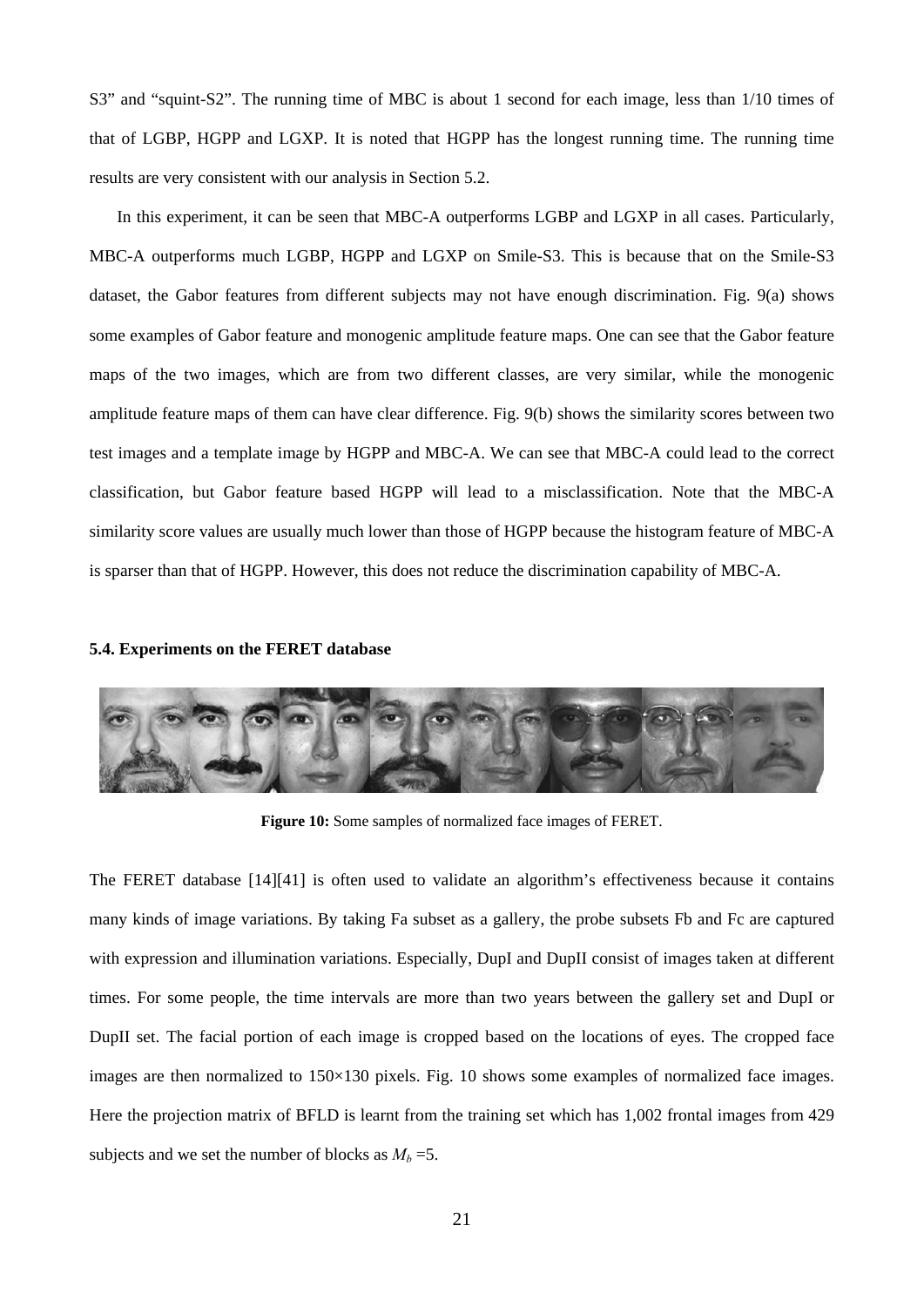|      | Method          | Local          | Local variation $\&$   |
|------|-----------------|----------------|------------------------|
|      |                 | variation code | imagery intensity code |
|      | MBC-A           | 96.3           | 98.1                   |
|      | $MBC-A + BFI.D$ | 99.2           | 99.4                   |
|      | MBC-P           | 95.1           | 96.6                   |
| Fb   | $MBC-P + BFLD$  | 99.0           | 99.6                   |
|      | MBC-O           | 96.4           | 97.6                   |
|      | $MBC-O + BFLD$  | 99.2           | 99.6                   |
|      | MBC-A           | 66.9           | 74.4                   |
|      | $MBC-A + BFLD$  | 81.4           | 88.8                   |
|      | MBC-P           | 79.5           | 81.6                   |
| DupI | $MBC-P + BFLD$  | 89.2           | 92.9                   |
|      | MBC-O           | 80.3           | 85.2                   |
|      | $MBC-O + BFLD$  | 90.9           | 93.6                   |

**Table 4**: Recognition rates (%) by using local variation code only and by using the combination of local variation code and imagery intensity code on the Fb and Dup1 probe sets.

In order to illustrate that the combination with local imaginary intensity code could improve much the local variation code, in Table 4 we report the recognition rates by using local variation code only and by using the combination of local variation code and local intensity code on the probe sets of Fb and DupI. It can be clearly seen that in all the tests, the latter one outperforms much the former one. Without BFLD, the combination with local intensity code could improve in average 4.6% the recognition rate for MBC-A, 1.8% for MBC-P, and 3% for MBC-O, respectively. With BFLD, the combination with local intensity code could still improve in average 3.8% for MBC-A, 2.2% for MBC-P, and 1.5% for MBC-O, respectively. This shows that the local imaginary code could provide complementary information to the local variation code.

Table 5 lists the FR results by each individual MBC (e.g., MBC-A, MBC-P or MBC-O), their combinations with BFLD, and the fused MBC (MBC-F). Meanwhile, we give the results by LGBP and LGBP+BFLD reported in [22] as the baseline methods. From Table 5, we can see that all the proposed monogenic codes, MBC-A, MBC-P or MBC-O, could achieve higher recognition rate than LGBP, especially with the biggest improvement of about 11% in DupI and DupII for MBC-O. BFLD could improve the performance of all methods. When combined with BFLD, MBC-A, MBC-P or MBC-O could achieve higher recognition rates than the method LGBP+BLFD in most cases. In this experiment, the weight *w* in MBC-F is set to 0.45 since the amplitude component performs a little worse than the monogenic phase part.

The FR results of MBC-F and other state-of-the-art LSF-FR methods, including the feature fusion version of LGXP [22], Tan's method in [26], Zou's method in [27], HGPP [11], LGBP [9] and LBP [8], are compared in Table 6. It can be seen that the proposed MBC-F is the best one for Fb and Fc. In DupI and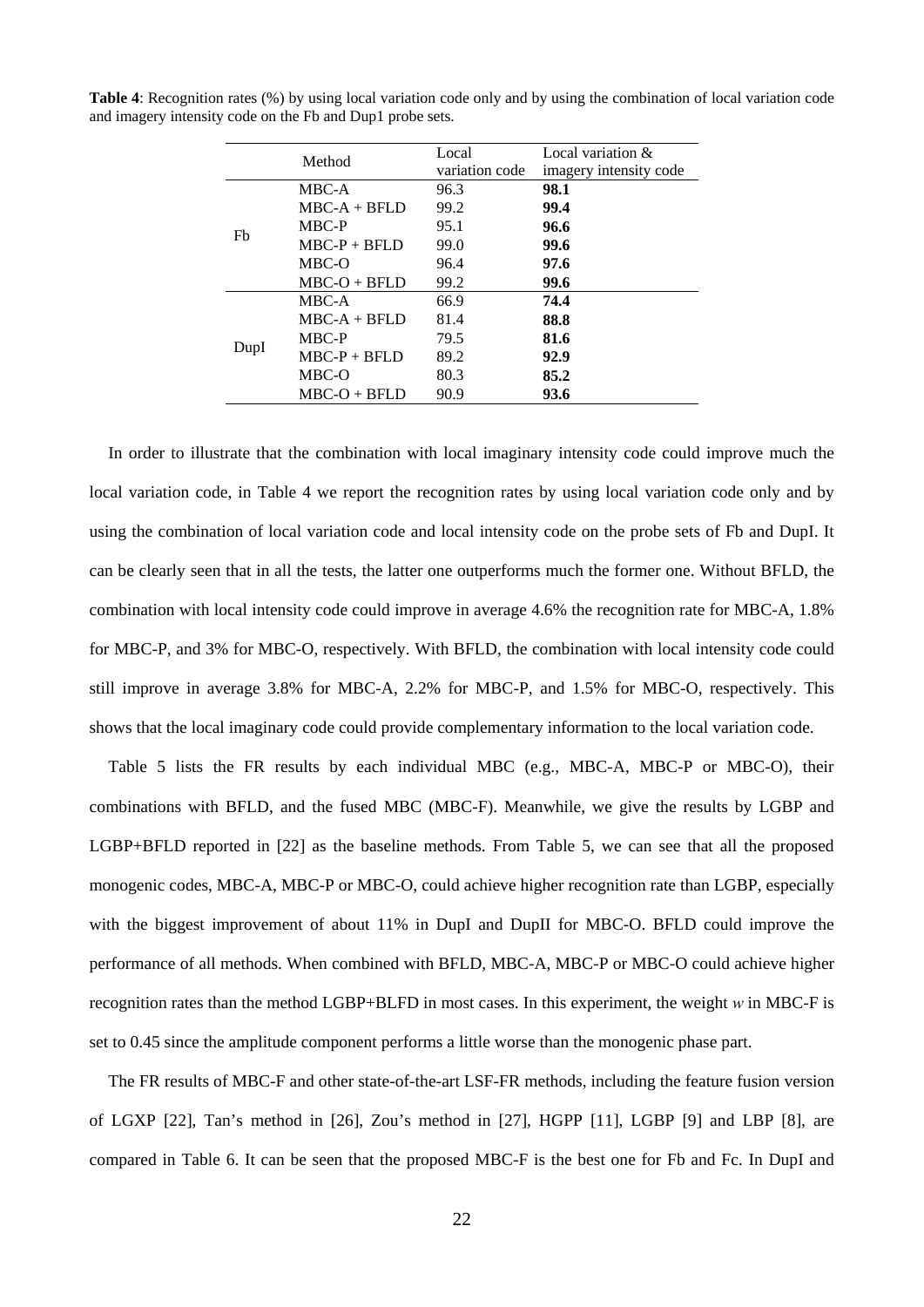DupII, the recognition rate of MBC-F is slightly lower than the method in [22]. However, it should be noted that our proposed MBC-F method has much lower time and space complexity than the method in [22]. Therefore, the overall performance of MBC-F is better.

| Method                  |             |             | FERET probe sets |       |  |  |
|-------------------------|-------------|-------------|------------------|-------|--|--|
|                         | Fb          | Fc          | DupI             | DupII |  |  |
| LGBP (Baseline)         | <i>96.0</i> | <i>96.0</i> | <i>74.0</i>      | 70.0  |  |  |
| MBC-A                   | 98.1        | 97.4        | 74.4             | 72.2  |  |  |
| MBC-P                   | 96.6        | 99.0        | 81.6             | 78.2  |  |  |
| MBC-O                   | 97.6        | 99.0        | 85.2             | 83.3  |  |  |
| $LGBP$ +BFLD (Baseline) | 99.O        | 99.O        | 91.0             | 91.0  |  |  |
| MBC-A+BFLD              | 99.4        | 99.0        | 88.8             | 86.3  |  |  |
| $MBC-P+BFLD$            | 99.6        | 99.5        | 92.9             | 91.0  |  |  |
| MBC-O+BFLD              | 99.6        | 99.5        | 93.6             | 90.2  |  |  |
| MBC-F                   | 99.7        | 99.5        | 93.6             | 91.5  |  |  |

**Table 5**: Recognition rates (%) of the proposed MBC methods on the FERET probe sets.

Table 6: Recognition rates (%) of different methods on the FERET face database.

| Methods                |      |      | FERET probe sets |           |  |
|------------------------|------|------|------------------|-----------|--|
|                        | Fb   | Fc   | Dup I            | $D$ up II |  |
| Xie's method in $[22]$ | 99.0 | 99.0 | 94.0             | 93.0      |  |
| Tan's method in [26]   | 98.0 | 98.0 | 90.0             | 85.0      |  |
| Zou's method in $[27]$ | 99.5 | 99.5 | 85.0             | 79.5      |  |
| <b>HGPP</b> [11]       | 97.5 | 99.5 | 79.5             | 77.8      |  |
| LGBP[9]                | 98.0 | 97.0 | 74.0             | 71.0      |  |
| LBP[8]                 | 97.0 | 79.0 | 66.0             | 64.0      |  |
| MBC-F                  | 99.7 | 99.5 | 93.6             | 91.5      |  |

## **5.5. Experiments on the FRGC database**

FRGC 2.0 [13] is a very large scale face database, which consists of 50,000 recordings divided into training and validation partitions. The FRGC challenge problem consists of six experiments, which evaluate FR performance on various conditions, e.g., controlled or uncontrolled lighting and background, 3D imagery, and multi-still imagery [13]. There are three masks, which could be used to generate three receiver operator characteristic (ROC) curves. ROC1 could verify FR on the images collected within semesters, while ROC2 and ROC3 evaluate FR on the images collected within a year and between semesters, respectively.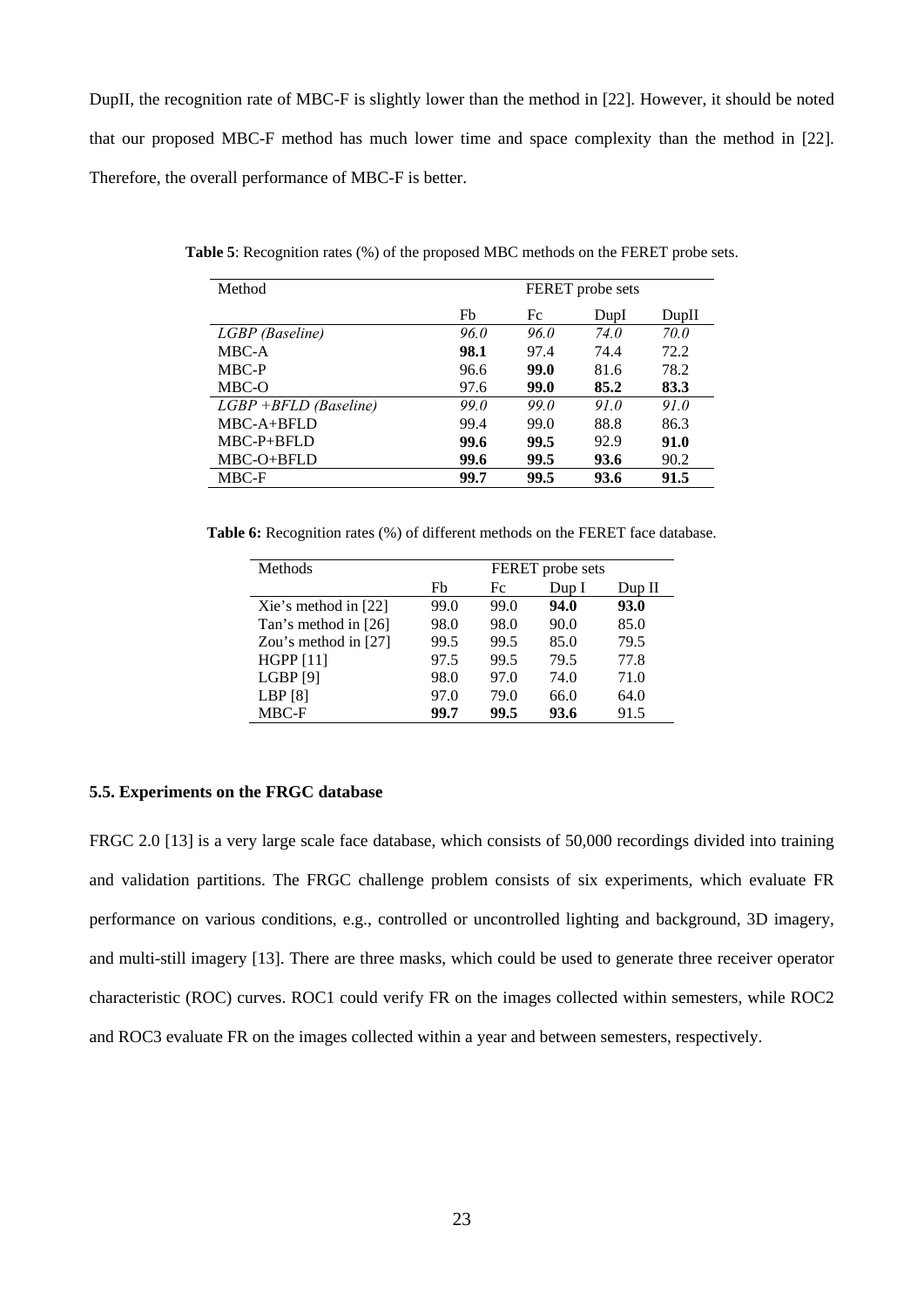

**Figure 11:** Some samples of normalized face images of FRGC 2.0.

In our experiments, we learn the projection matrix of BFLD based on the given training set (12,776 images of 222 persons) and implement our tests on the  $1<sup>st</sup>$  and  $4<sup>th</sup>$  experiments, denoted by Exp.1 and Exp.4. Exp.4 is much more difficult than Exp.1 since the query images in Exp.4 are taken under uncontrolled environment. All the face images are cropped based on the manually located eye centers provided by the original database and normalized to 168×128 pixels. Some samples are shown in Fig. 11. Here *Mr* is set as 4. In order for a stable and effective discriminative feature extraction by dimensionality reduction, BFLD usually requires that the input should have more features. For the feature of monogenic signal representation, the local amplitude (i.e.,  $A_{lg}$  in Eq. (10)) is a compact composition of three partial features (i.e.,  $f_{lg}$ ,  $f_{lg-x}$ , and *f*lg-*y* in Eq.(10)). In order to capture more information in amplitude, for MBC-A+BFLD in Exp4, instead of directly encoding on the amplitude, we first encode the local variations of  $f_{lg}$ ,  $f_{lg-x}$ , and  $f_{lg-y}$ , and then in each block we concatenate the three kinds of histogram features. Finally we apply BFLD to the concatenated higher dimensional histogram feature. Although a higher dimensional histogram feature of monogenic amplitude is generated, the time and space complexity is only slightly increased, and the dimension of the final discriminative feature generated by BFLD does not increase.

Similar to Table 5, we list the verification rates of different MBC based methods when the FAR is 0.1% in Table 7. It can be seen that MBC could achieve much better performance than LGBP in most cases. However, for Exp.4, all MBC and LGBP methods have low validation rates, not larger than 20%. When BLFD is used to extract the discriminative features, all the methods have great improvements, e.g., more than 60% for MBC-A and LGBP. We could also see that MBC+BLFD, especially MBC-A+BFLD, has very competing performance with LGBP but with much lower complexity. The ROC3 curves of MBC+BFLD and MBC-F are plotted in Fig. 12, which clearly show that MBC-F could improve the final performance by fusing the complementary monogenic information.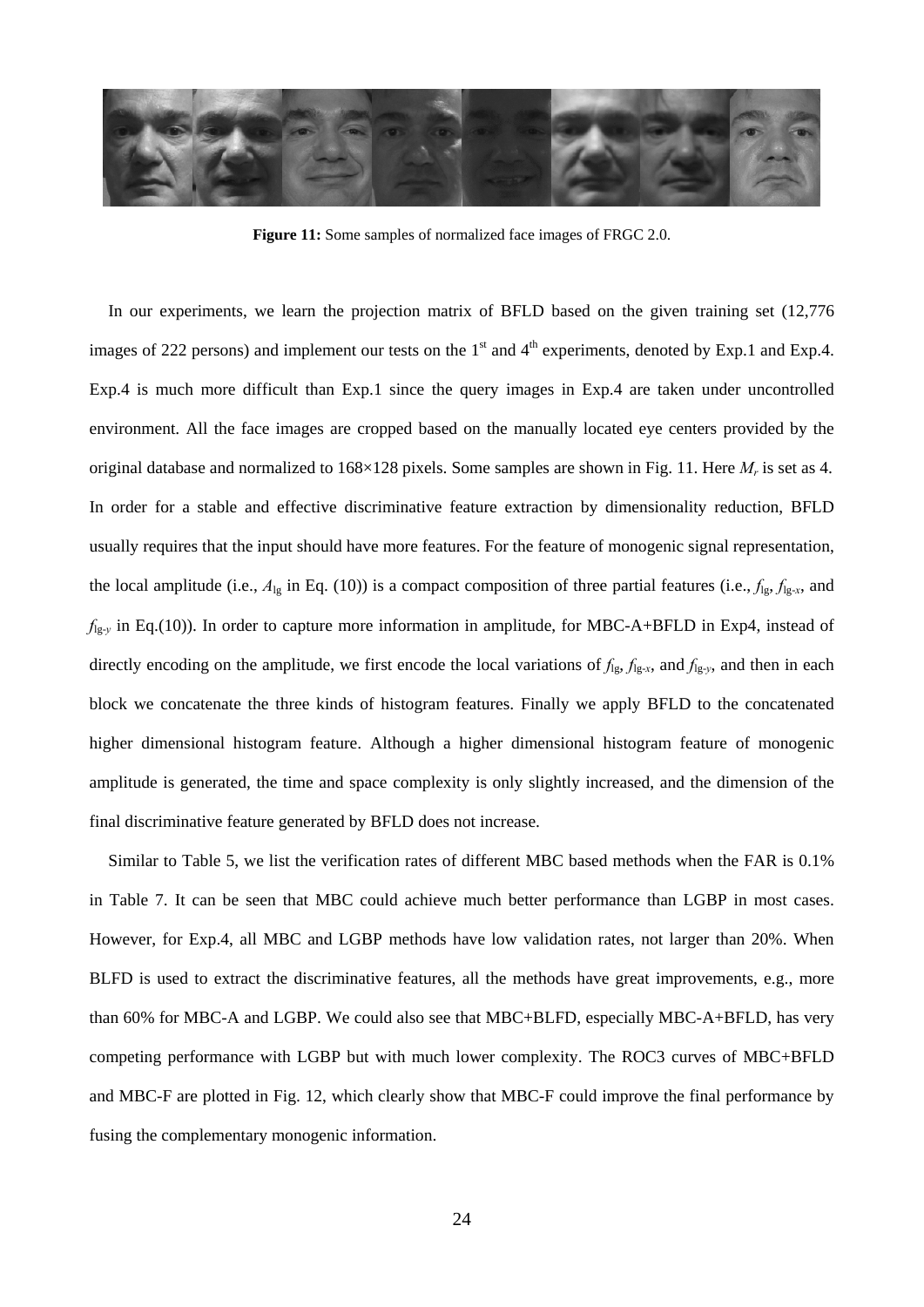The recognition results of MBC-F and other state-of-the-art methods, including the fusion version of LGXP [22], Tan's method in [26], Huang's method in [44], Liu's method in [45], Liu's method in [46], Su's method in [15], are listed in Table 8. In the table, all the results for the comparison are directly cited from the related papers. We can see that MBC-F achieves very close results to the best results reported in [15] and [22]. However, considering that both Xie's method in [22] and Su's method in [15] adopt multi-scale and multi-orientation Gabor transformation to generate features, MBC-F has much lower complexity than them, which further validates the effectiveness of the proposed techniques.



**Figure 12:** ROC3 curves of different methods on Exp4 of FRGC 2.0 databases.

| Method                 | Exp.1            |                  | Exp.4            |                  |                  |      |
|------------------------|------------------|------------------|------------------|------------------|------------------|------|
|                        | ROC <sub>1</sub> | ROC <sub>2</sub> | ROC <sub>3</sub> | ROC <sub>1</sub> | ROC <sub>2</sub> | ROC3 |
| LGBP (baseline)        | 80.3             | 76.3             | 71.9             | 11.3             | 11.4             | 11.7 |
| MBC-A                  | 83.8             | 80.4             | 76.7             | 11.0             | 11.5             | 12.1 |
| MBC-P                  | 88.0             | 85.0             | 82.0             | 16.2             | 16.3             | 16.8 |
| MBC-O                  | 87.7             | 85.0             | 81.8             | 17.4             | 17.7             | 18.4 |
| $LGBP+BFLD$ (baseline) | 98.1             | 97.5             | 96.8             | 79.6             | 80.3             | 81.0 |
| $MBC-A+BFLD$           | 97.6             | 96.9             | 96.2             | 79.3             | 79.9             | 80.5 |
| $MBC-P+BFLD$           | 97.8             | 97.0             | 96.3             | 71.6             | 72.5             | 73.6 |
| MBC-O+BFLD             | 98.0             | 97.4             | 96.8             | 71.8             | 72.8             | 74.0 |
| MBC-F                  | 98.5             | 98.0             | 97.5             | 82.1             | 83.0             | 83.9 |

**Table 7:** Verification rates by the proposed MBC methods on FRGC 2.0 when FAR = 0.1%.

**Table 8:** Verification rates (%) by different methods on FRGC 2.0 face database.

| Methods                |       | <b>FRGC 2.0</b> |
|------------------------|-------|-----------------|
|                        | Exp.1 | Exp.4           |
| Xie's method in $[22]$ | 97.5  | 84.9            |
| Tan's method in [26]   | N/A   | 83.6            |
| Huang's method in [44] | 91.5  | 74.3            |
| Liu's method in $[45]$ | 92.0  | 76.0            |
| Liu's method in $[46]$ | N/A   | 81.3            |
| Su's method in $[15]$  | 98.0  | 86.0            |
| <b>MBC-F</b>           | 97.5  | 83 9            |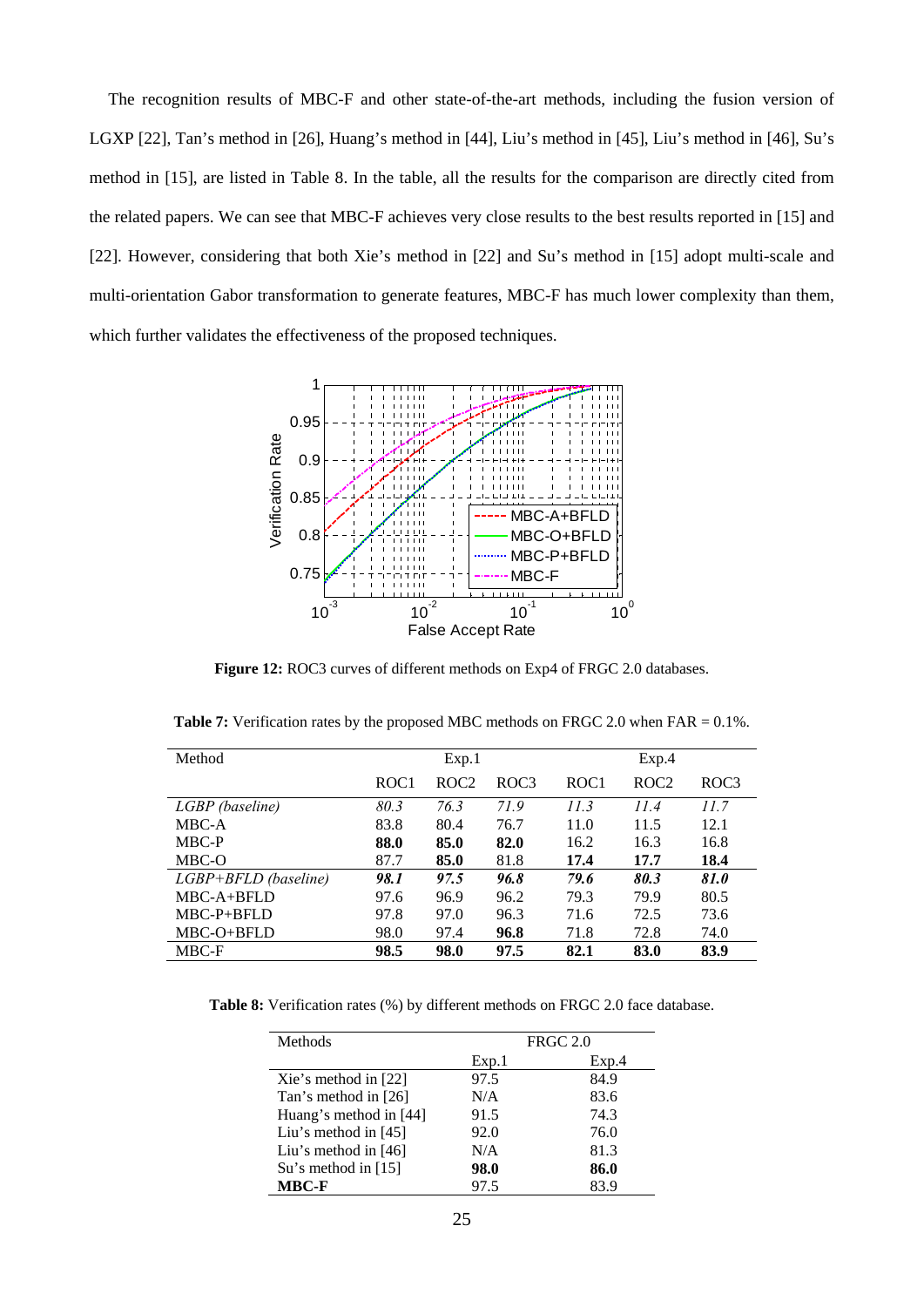#### **5.6. Experiments on the PolyU NIR database**

The PolyU-NIR face database [28] is a large scale near-infrared face database, consisting of 350 subjects, each subject providing about 100 samples. Various variations of face images, such as expression, pose, scale, focus, time, are involved in the capturing. In this paper, we do three tests following the experiment setting in [28]. These three subsets are Exp.1 (419 training samples, 574 gallery samples and 2,762 probe samples), Exp.2 (1,876 training samples, 1,159 gallery samples and 4,747 probe samples), and Exp.3 (576 training samples, 951 gallery samples and 3,648 probe samples). Some samples of Exp.3 are shown in Fig. 13. Because the face images are normalized to 64×64 pixels, which are much smaller than that of Multi-PIE, FERET and FRGC, we set  $\lambda_{min} = 0.55$ ,  $M_b = 2$  and the dimensionality of discriminative feature as 100.



**Figure 13:** Some samples of normalized face images of Exp.3 on the PolyU NIR database.

Table 9 lists the recognition rates by MBC methods and the baseline method, Gabor-DBC, proposed in [28]. From Table 9, we can see that all the MBC methods are better than the baseline method; and BFLD could further improve MBC's performance. The recognition results of MBC-F and other state-of-the-art results reported in [28] are shown in Table 10. It can be seen that the proposed MBC-F outperforms the second best method by 1.2% in Exp.1, 2.2% in Exp.2 and 2.8% in Exp.3. Meanwhile, compared to these Gabor feature based methods, the proposed MBC methods have much lower time and space complexity.

| Methods              | PolyU-NIR probe sets |       |       |  |
|----------------------|----------------------|-------|-------|--|
|                      | Exp.1                | Exp.2 | Exp.3 |  |
| Gabor-DBC (baseline) | 97.6                 | 92.3  | 92.5  |  |
| MBC-A                | 98.7                 | 93.5  | 94.1  |  |
| MBC-P                | 98.3                 | 92.3  | 92.7  |  |
| MBC-O                | 98.4                 | 92.6  | 93.2  |  |
| $MBC-A + BFLD$       | 98.6                 | 94.0  | 94.8  |  |
| $MBC-P + BFLD$       | 98.5                 | 93.5  | 94.4  |  |
| $MBC-O + BFLD$       | 98.7                 | 93.6  | 94,4  |  |
| MBC-F                | 98.8                 | 94.5  | 95.3  |  |

**Table 9**: Recognition rates by the proposed MBC methods on the PolyU-NIR database.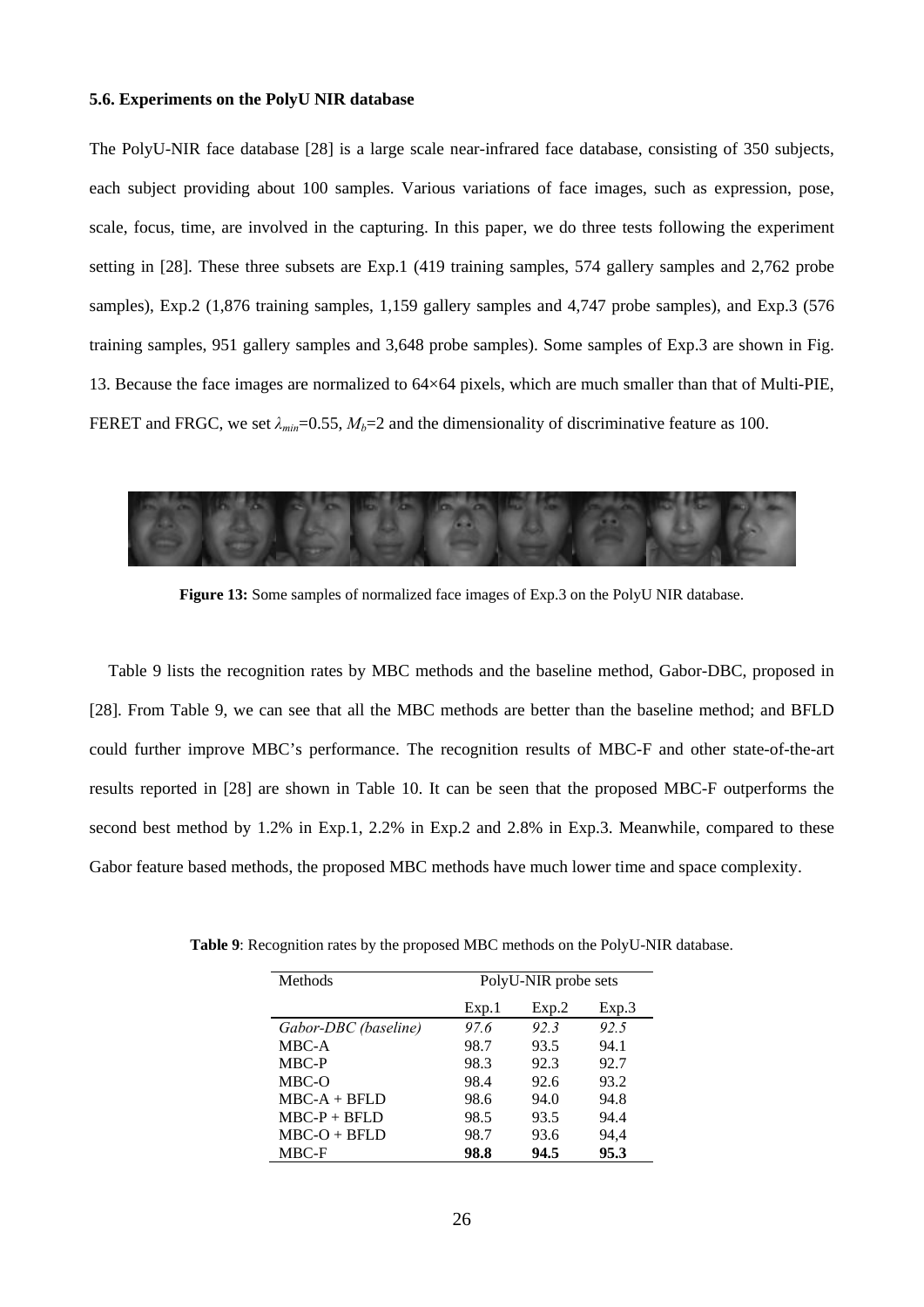| Methods   | PolyU-NIR |       |       |  |
|-----------|-----------|-------|-------|--|
|           | Exp.1     | Exp.2 | Exp.3 |  |
| Gabor-PCA | 82.4      | 90.2  | 60.8  |  |
| Gabor-LDA | 91.8      | 92.1  | 82.4  |  |
| LGBP      | 95.1      | 89.3  | 89.8  |  |
| Gabor-DBC | 97.6      | 92.3  | 92.5  |  |
| MBC-F     | 98.8      | 94.5  | 95.3  |  |

**Table 10:** Recognition rates (%) by different methods on the PolyU-NIR probe sets.

## **5.7. Discussions**

From the above complexity analysis and experimental results, it can be seen that the proposed MBC has competitive accuracy with or higher accuracy than the Gabor feature based methods (e.g., LGBP [9], HGPP [11], and LGXP [22]), while it has much lower cost (e.g., less than  $1/10$  times running time on the MPIE database). This merit of MBC comes from two parts: the power of monogenic signal representation and the effectiveness of MBC's pattern coding strategy.

Like Gabor wavelet representation, monogenic signal representation can effectively extract the discrimination information embedded in the original signal by decoupling the local energy (local amplitude) and structure (local phase and local orientation). Different from Gabor features, which are extracted along several orientations by using steerable filters, in monogenic signal representation the local orientation is the main orientation of the linear structure with large support, and the local phase describes the structure along the main orientation [12]. This strategy of extracting only the information along the dominant orientation is somewhat similar to the maximum-like pooling mechanism in the visual processing in cortex [50], and it leads to a compact but effective representation of the image. Our experimental results validate that monogenic signal analysis is very suitable for face image representation, probably because human facial local structures can be well characterized along one dominant orientation. In addition, the adaptation of log-Gabor filters in multi-scale monogenic signal representation makes it efficient in capturing the multi-scale information.

The promising performance of MBC also comes from the proposed binary coding scheme, which is well suited to describe the monogenic signal representation. In MBC, we not only encode the local variation of monogenic amplitude and monogenic phase, but also encode the monogenic local imagery intensity to provide complementary information to the local variation. As shown in Table 4, this coding strategy could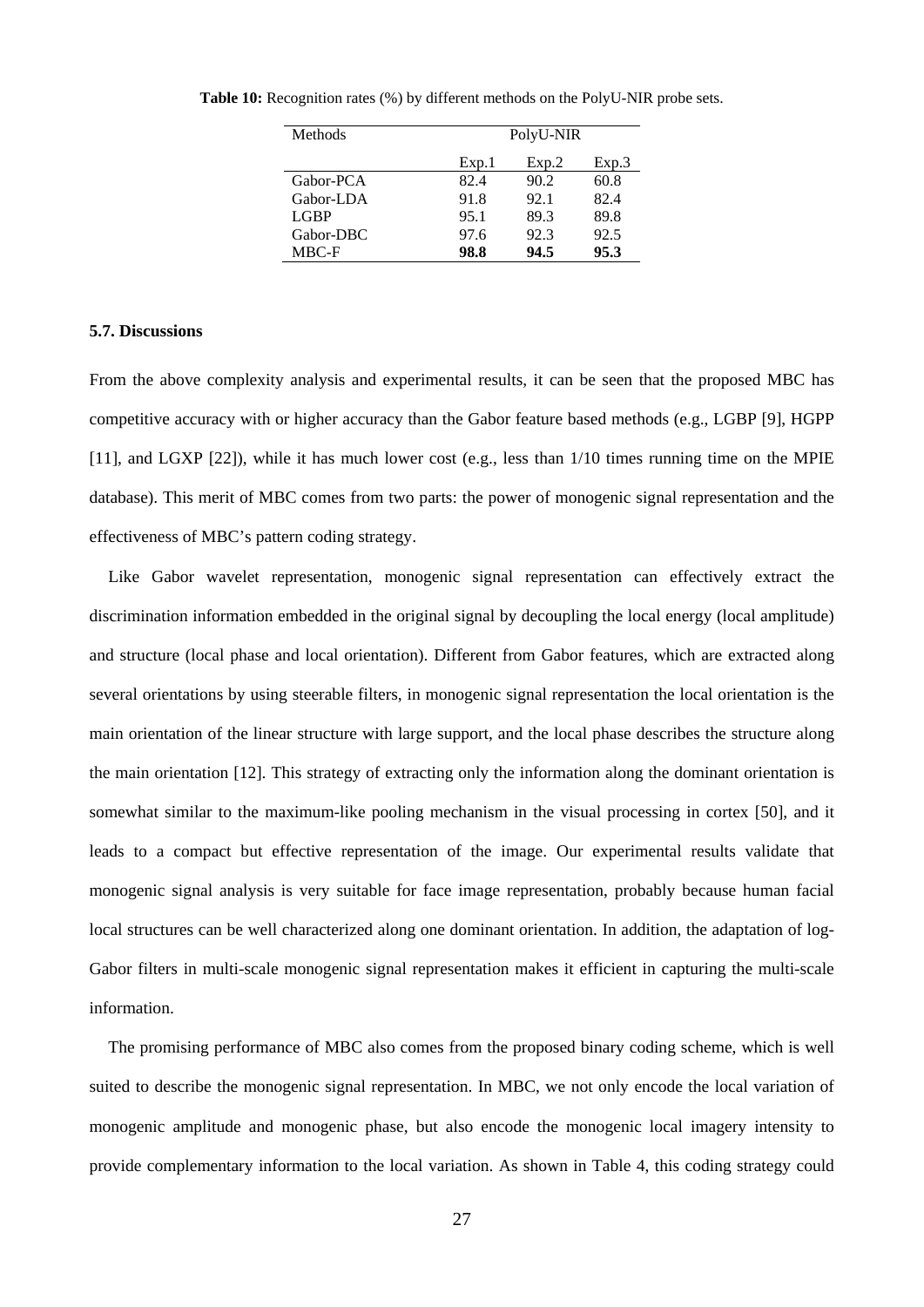exploit more useful information of monogenic signal representation. In addition, the three parts of MBC: MBC-A, MBC-P and MBC-O, encode the energetic, structural and geometric information of a 2D signal, respectively, which are complementary to each other. The experimental results show that MBC on monogenic amplitude, orientation and phase could individually achieve high recognition rate on different datasets. More importantly, a strategy by using a weighted average to fuse these three similarity scores (e.g., MBC-A, MBC-P and MBC-O) could further improve the recognition accuracy and achieve state-of-the-art FR performance.

# **6. Conclusion**

We proposed a novel face representation model, namely monogenic binary coding (MBC), based on the monogenic signal representation. One of the best merits of MBC is that it has much less time and space complexity than the widely used Gabor transformation based local feature extraction method. Through multi-scale monogenic signal representation, three kinds of features (e.g., local amplitude, local orientation and local phase) can be generated, and then encoded by the proposed monogenic local variation coding and monogenic imagery intensity coding procedures. The produced MBC pattern maps are used to compute the statistical features (e.g., histogram), which are then used to measure the similarity for face recognition. The extensive experiments on the benchmark face databases, including FERET, FRGC 2.0, Multi-PIE and PolyU-NIR, clearly showed that the proposed MBC methods not only have significantly lower time and space complexity than the state-of-the-art Gabor feature based face recognition methods, but also have very competitive or even better recognition rates.

## **References**

- [1] W.Y. Zhao, R. Chellppa, P.J. Phillips, and A. Rosenfeld, "Face recognition: A literature survey," *ACM Computing Survey*, vol. 35, no. 4, pp. 399-458, 2003.
- [2] N. Poh, C.H. Chan, J. Kittler, S. Marcel, C.M. Cool, E.A. Rúa, J.L.A. Castro, M. Villegas, R. Paredes, V. Struc, N. Pavesic´, A.A. Salah, H. Fang, and N. Costen, "An Evaluation of Video-to-Video Face Verification," *IEEE Trans. Information Forensics and Security*, Vol. 5, No. 4, pp. 781-801, 2010.
- [3] Z.F Li, U. Park, and A.K. Jain, "A Discriminative Model for Age Invariant Face Recognition," *IEEE Trans. Information Forensics and Security*, Vol. 6, No. 3, pp. 1028-1037, 2011.
- [4] H.B. Ling, S. Soatto, N. Ramanathan, and D.W. Jacobs, "Face Verification Across Age Progression Using Discriminative Methods," *IEEE Trans. Information Forensics and Security*, Vol. 5, No. 1, pp. 82-91, 2010.
- [5] M. Turk and A. Pentland, "Eigenfaces for recognition," *Journal of Cognitive Neuroscience*, vol. 13, no. 1, pp. 71- 86, 1991.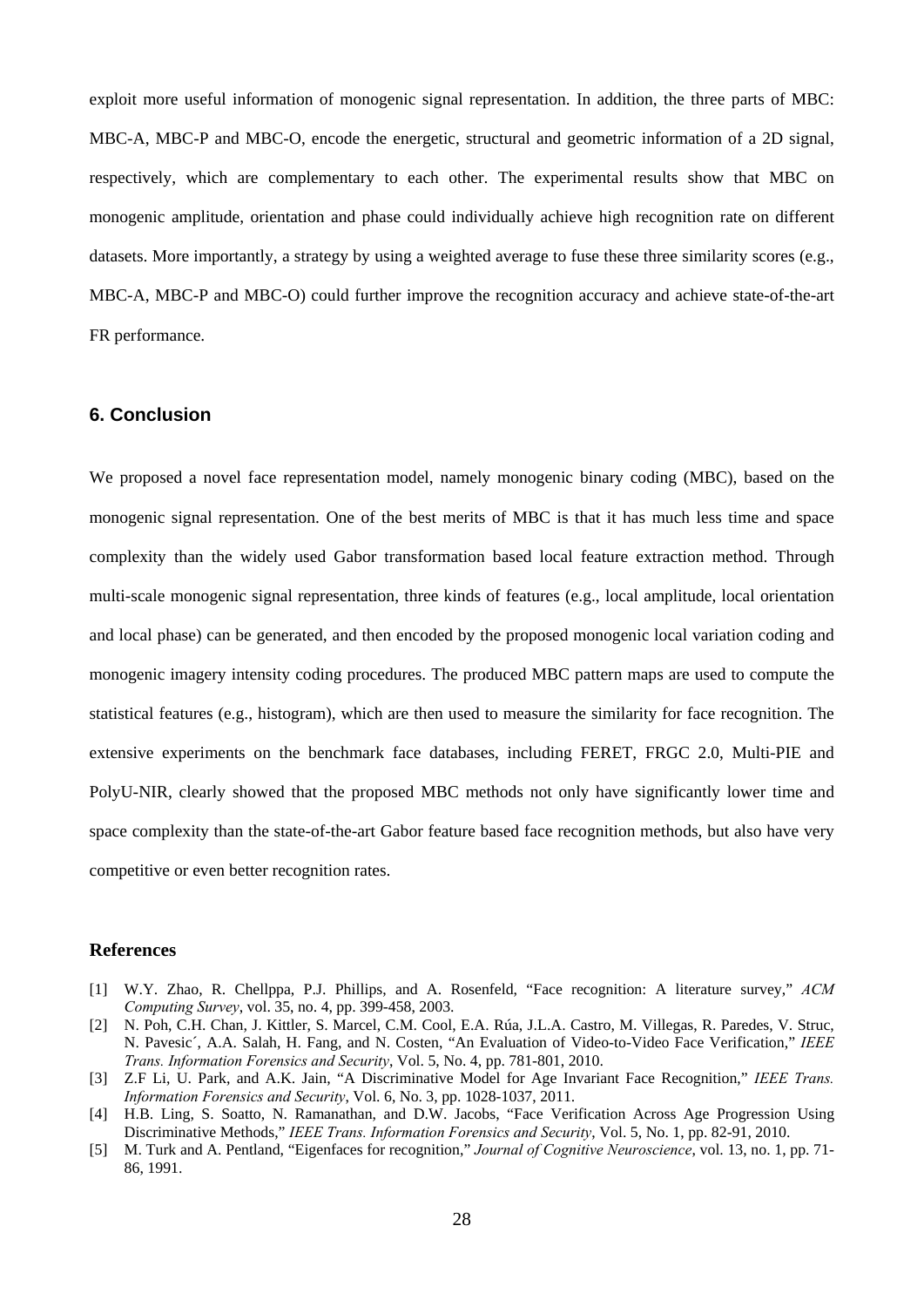- [6] P. Belhumeur, J. Hespanha, and D. Kriegman, "Egienfaces vs. fisherfaces: Recognition using class specific linear projection," *IEEE Trans. Pattern Anal. Machine Intell.*, vol. 19, no. 7, pp. 711-720, 1997.
- [7] C. Liu and H. Wechsler, "Gabor feature based classification using the enhanced Fisher linear discriminant model for face recognition," *IEEE Trans. Image Processing*, vol. 11, no. 4, pp. 467-476, 2002.
- [8] A. Timo, H. Abdenour, and P. Matti, "Face recognition with Local Binary Patterns," *Proc. European Conf. Computer Vision*, 2004.
- [9] W. Zhang, S. Shan, W. Gao, X. Chen, and H. Zhang, "Local Gabor binary pattern histogram sequence (LGBPHS): A novel non-statistical model for face representation and recognition," *Proc. IEEE Int'l Conf. Computer Vision*, 2005.
- [10] W. Zhang, S. Shan, X. Chen, and W. Gao, "Are Gabor Phases Really Useless for Face Recognition?" *Proc. Int'l Conf. Pattern Recognition*, 2006.
- [11] B. Zhang, S. Shan, X. Chen, and W. Gao, "Histogram of Gabor Phase Patterns (HGPP): A Novel Object Representation Approach for Face Recognition," *IEEE Trans. Image Processing*, vol. 16, no. 1, pp. 57-68, 2006.
- [12] M. Felsberg and G. Sommer, "The monogenic signal," *IEEE Trans. Signal Processing*, vol. 49, no. 12, pp. 3136- 3144, 2001.
- [13] P.J. Phillips, P.J. Flynn, T. Scruggs, K. W. Bowyer, J. Chang, K. Hoffman, J. Marques, J. Min, and W. Worek. "Overview of the Face Recogniton Grand Challenge," *Proc. IEEE Int'l Conf. Computer Vision and Pattern Recognition*, 2005.
- [14] P.J. Phillips, H. Moon, S.A. Rizvi, and P.J. Rauss, "The FERET Evaluation Methodology for Face Recognition Algorithms," *IEEE Trans. Pattern Anal. Mach. Intell.*, Vol. 22, pp. 1090-1104, 2000.
- [15] Y. Su, S. Shan, X. Chen, and W. Gao, "Hierarchical Ensemble of Global and Local Classifiers for Face Recognition," *Proc. Int'l Conf. Computer Vision* , 2007.
- [16] T. Ojala, M. Pietikäinen, and D. Harwood, "A comparative study of texture measures with classification based on feature distributions," *Pattern Recognition*, vol. 29, no. 1, pp. 51–59, 1996.
- [17] J. Yang and C.J. Liu, "Horizontal and Vertical 2DPCA-Based Discriminant Analysis for Face Verification on a Large-Scale Database," *IEEE Trans. Information Forensics and Security*, Vol. 2, No. 4, pp. 781-792, 2007.
- [18] S. Venkatesh and R. Owens, "On the classification of image features," *Pattern Recognition Letters*, vol. 11, pp. 339-349, 1990.
- [19] E. Stein and G. Weiss. *Introduction to Fourier analysis on Euclidean Spaces.* Princeton, NJ: Princeton Univ. Press, 1971.
- [20] D. Fields, "Relations between the statistics of natural images and the response properties of cortical cells," *Journal of Optical Society of America*, vol. 4, no. 12, pp. 2379–2394, 1987.
- [21] G. H. Granlund and H. Knutsson, *Signal Processing for Computer Vision*, Kluwer Academic Publishers, 1995.
- [22] S.F. Xie, S.G. Shan, X.L. Chen, and J. Chen, "Fusing Local Patterns of Gabor Magnitude and Phase for Face Recognition," *IEEE Trans. Image Processing*, vol. 19, no. 5, pp. 1349-1361, 2010.
- [23] M. Yang, L. Zhang, L. Zhang and D. Zhang, "Monogenic Binary Pattern (MBP): A Novel Feature Extraction and Representation Model for Face Recognition," *Proc. Int'l Conf. Pattern Recognition*, 2010.
- [24] H.K. Ekenel, H. Gao, and R. Stiefelhagen, "3-D Face Recognition Using Local Appearance-Based Models," *IEEE Trans. Information Forensics and Security*, Vol. 2, No. 3, pp. 630-636, 2007.
- [25] Z.H. Guo, L. Zhang, and D. Zhang, "A completed modeling of local binary pattern operator for texture classification," *IEEE Trans. Image Processing*, vol. 19, no. 6, pp. 1657–1663, 2010.
- [26] X. Tan and B. Triggs, "Fusing Gabor and LBP feature sets for kernel-based face recognition," *IEEE International Workshop on analysis and modeling of faces and gestures*, 2007.
- [27] J. Zou, Q. Ji, and G. Nagy, "A comparative study of local matching approach for face recognition," *IEEE Trans. Image Processing*, vol. 16, no. 10, pp. 2617-2628, 2007.
- [28] B.C. Zhang, L. Zhang, D. Zhang, and L.L. Shen, "Directional binary code with application to PolyU near-infrared face database," *Pattern Recognition Letters*, vol. 31, no. 14, pp. 2337-2344, 2010.
- [29] J. Wright, A. Yang, A. Ganesh, S. Sastry, and Y. Ma, "Robust face recognition via sparse representation," *IEEE Trans. Pattern Anal. Machine Intell.*, vol. 31, no. 2, pp. 210-227, 2009.
- [30] M. Yang and L. Zhang, "Gabor Feature based Sparse Representation for Face Recognition with Gabor Occlusion Dictionary," *Proc. European Conf. Computer Vision*, 2010.
- [31] M. Felsberg and G. Sommer, "The monogenic scale-space: A unifying approach to phase-based image processing in scale-space," *J. Math. Imag. Vis.*, vol. 21, no. 1, pp. 5-26, 2004.
- [32] M. Unser, D. Sage, and D.V.D. Ville, "Multiresolution monogenic signal analysis using the riesz-laplace wavelet transform," *IEEE Trans. Image Processing*, vol. 18, no. 11, pp. 2402-2418, 2009.
- [33] L. Zhang, L. Zhang, Z.H. Guo, and D. Zhang, "Monogenic-LBP: A new approach for rotation invariant texture classification," *Proc. Int'l Conf. Pattern Recognition*, 2010.
- [34] S. V. Fischer, F. Sroubek, L, Perrinet, R. Redondo, and G. Cristobal, "Self-Invertible 2D Log-Gabor Wavelet," *International Journal of Computer Vision*, vol. 75, no. 2, pp. 231-246, 2007.
- [35] M. Yang, L. Zhang, J. Yang and D. Zhang, "Robust sparse coding for face recognition," *Proc. IEEE Int'l Conf. Computer Vision and Pattern Recognition*, 2011.